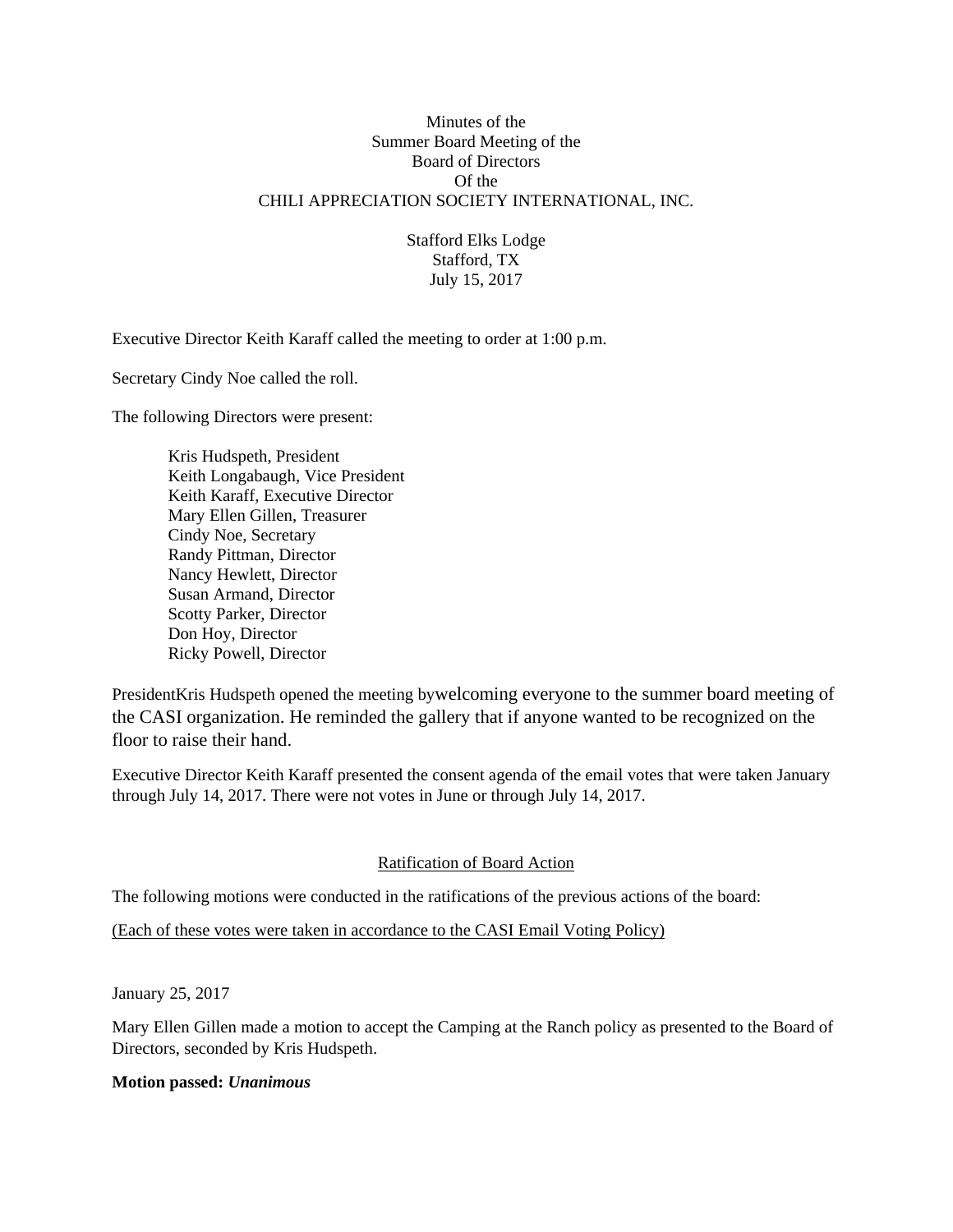February 3, 2017

Susan Armand made a motion that the Board accept the Great Pepper's meeting hotel contract, with Kris removing Dick Dei Tos' company name prior to returning it to the hotel, seconded by Kris Hudspeth

### **Motion passed:** *9 yes, 2 did not vote*

February 6, 2017

Susan Armand made a motion that the Board approve the Winter Board Meeting minutes of January 22, 2017, seconded by Randy Pittman.

### **Motion passed:** *Unanimous*

February 8, 2017

Susan Armand made a motion that we accept the NSF policy, amended on January 31, 2017, seconded by Rick Powell.

### **Motion passed:** *Unanimous*

February 10, 2017

Cindy Noe made a motion that the Board approves the North East Texas Open which will be held in Telephone, TX, seconded by Kris Hudspeth.

### **Motion passed:** *Unanimous*

February 15, 2017

Kris Hudspeth made a motion to approve the Trademark Policy as recommended by the Governance Committee, seconded by Mary Ellen Gillen.

### **Motion passed:** *10 yes, 1 no*

February 21, 2017

Cindy Noe made a motion that the board approves the DFW Metroplex Regional to be held April 30th, 2017 at SMU Campus, seconded by Nancy Hewlett.

### **Motion passed:** *Unanimous*

March 9, 2017

Kris Hudspeth made a motion to approve \$4500.00 for Casey Pilgreen to play Thursday and Friday night at TICC, seconded by Nancy Hewlett.

### **Motion passed:** *Unanimous*

March 20, 2017

Rick Powell made a motion to approve the three year contract for the Great Peppers meeting in 2018, 2019 and 2020 at the Sheraton Arlington Hotel in Arlington, TX, seconded by Kris Hudspeth.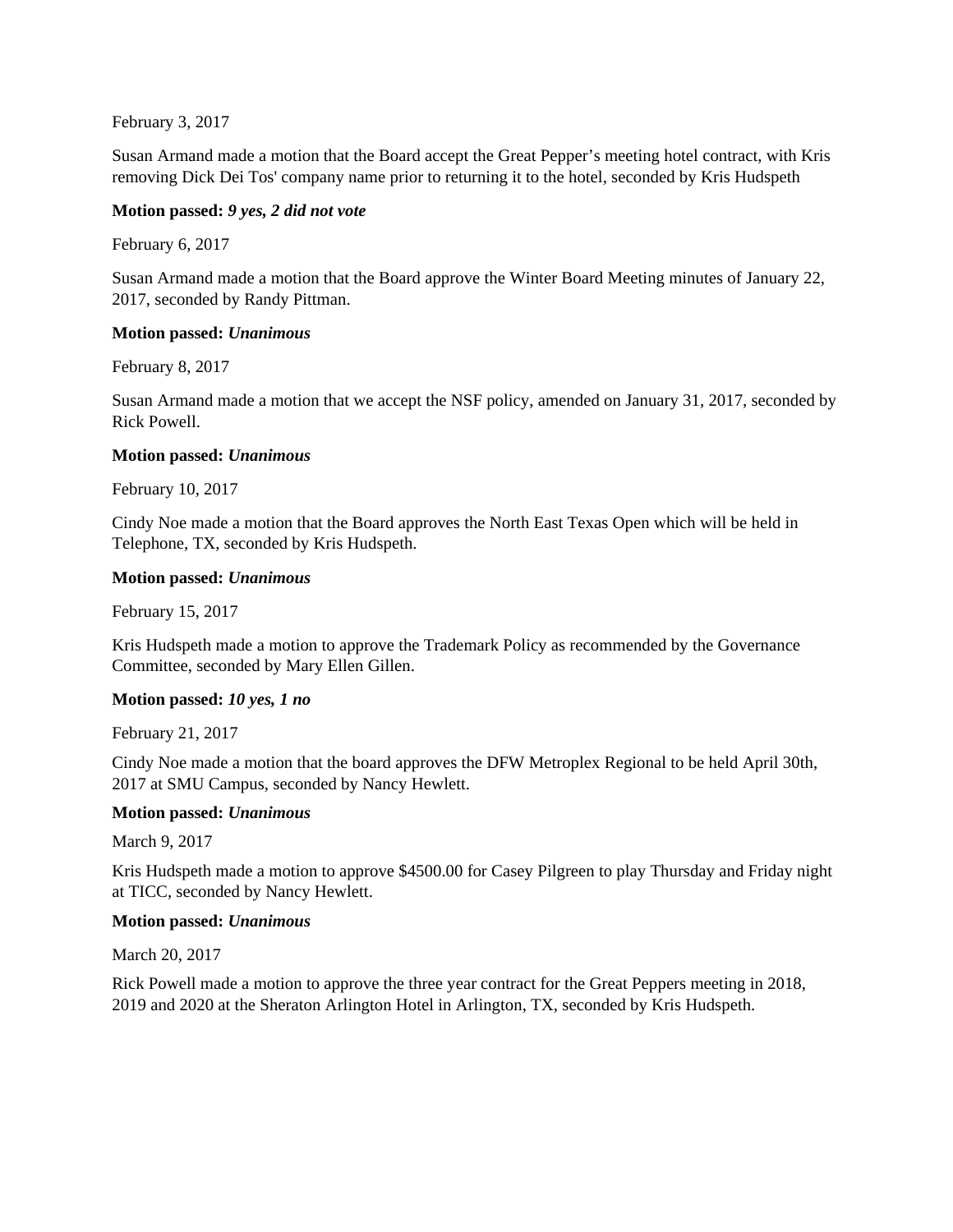March 23, 2017

Kris Hudspeth moved to close discussion of the motion made on March 20, 2017 to approve the three year contract for the Great Peppers meeting in 2018, 2019 and 2020 at the Sheraton Hotel in Arlington, TX, seconded by Susan Armand.

### **Motion passed:** *Unanimous*

March 24, 2017

Mary Ellen Gillen made a motion to table the motion made on March 20, 2017 to approve the three year contract for the Great Peppers meeting in 2018, 2019 and 2020 at the Sheraton Hotel in Arlington, TX, seconded by Don Hoy.

### **Motion passed:** *Unanimous*

April 13, 2017

Susan Armand made a motion to accept the Arlington Sheraton GP Meeting contract presented by Gil Hewlett for the years 2018-2020, seconded by Kris Hudspeth.

### *Motion passed: 10 yes, 1 no*

April 20, 2017

Susan Armand made a motion to approve the 04/17 edition of the Policy Book, seconded by Nancy Hewlett.

April 25, 2017, Nancy Hewlett withdrew the second. Susan Armand withdrew the motion.

### *No vote.*

May 2, 2017

Nancy Hewlett made a motion to approve the 2016 990 and 990T as presented by Cindy Noe, seconded by Kris Hudspeth.

### *Motion passed: Unanimous*

May 9, 2017

Nancy Hewlett made a motion to vote on the emcee, seconded by Mary Ellen Gillen.

Nancy Hewlett amended the motion to read, "Vote on an emcee from the candidates, Barnes, Carey and Hebert". The amendment was approved by Mary Ellen Gillen.

### *Motion passed: Barnes -6 votes, Hebert -5 votes, Carey -0 votes.*

May 16, 2017

Nancy Hewlett made a motion to accept the Events Committee recommendation for the 2018 US Open to be held in Glenrose, TX, seconded by Randy Pittman.

### *Motion passed: Yes- 10, Recusal- 1*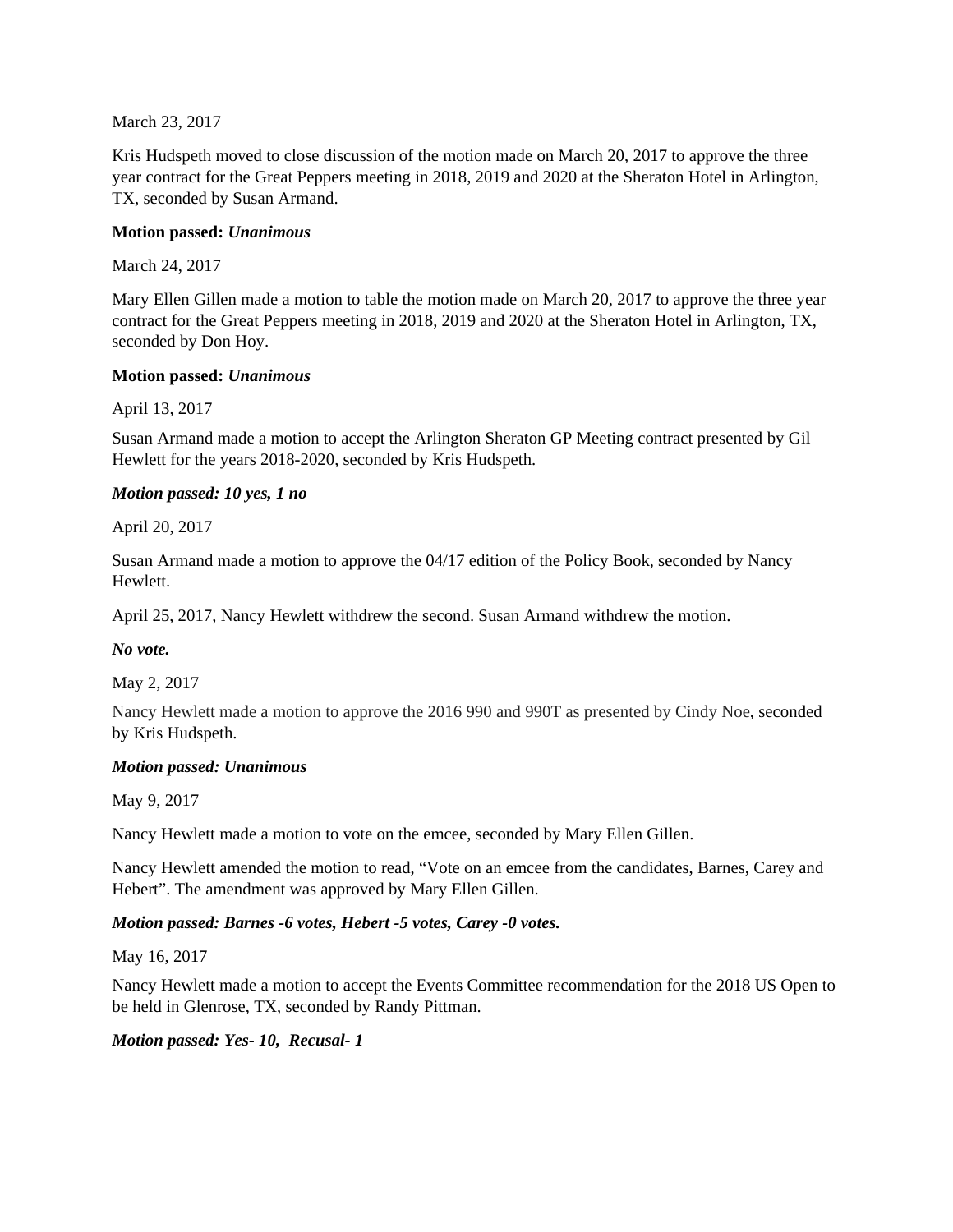May 18, 2017

Mary Ellen Gillen made a motion to accept both the Sound contract from Ronnie Tanner for \$2,500.00 and the TICC Radio contract from All Points for \$1,230.00, seconded by Don Hoy.

### *Motion passed: Unanimous*

May 24, 2017

Nancy Hewlett made a motion to approve the updates to the Policy Book as presented by the Governance Committee, seconded by Rick Powell.

### *Motion passed: Yes- 10, No- 1*

May 30, 2017

Susan Armand made a motion that the board approves the purchase of 10 UPC codes at \$400 with annual renewal of \$150, seconded by Kris Hudspeth.

### *Motion passed: Unanimous*

May 31, 2017

Cindy Noe made a motion that the board approves the West TX Regional to be held January 27th, 2018 in Terlingua, TX, seconded by Don Hoy.

### *Motion passed: Unanimous*

## **Compliance Matrix Report**

Review of the compliance matrix of trademarks, designs and logos has been completed. Keith Karaff reported that everything is good. The Terlingua International Chili Championship trademark is due December  $30<sup>th</sup>$ , 2017. The attorney has been called and has said that when 45 days out, he will begin the renewal process. All logos and domains are up to date. The domains are on auto renew and the websites have been moved to auto pay for automatic renewal. The 990 and 990T have both been filed for 2016.The Non-profit Periodic report is due every four years. Kris Hudspeth will file the report soon.

The board purchased a block of ten UPC codes for the CASI chili products with HEB. It was more cost effective to purchase a block and the renewal price will be \$250 per year beginning May 13, 2018. The block was purchased because of the possibility of product expansion with HEB.

The matrix will be updated with the new renewal dates as soon as everything is filed.

Nancy Hewlett made a motion to approve the Compliance Report, seconded by Mary Ellen Gillen.

### **Motion passed:** *Unanimous*

### **ITStatus Report**

Keith Longabaugh said that they need an updated report to address number three. The complete Trails process is not documented. They need to know what the Tally Master needs for registration at TICC.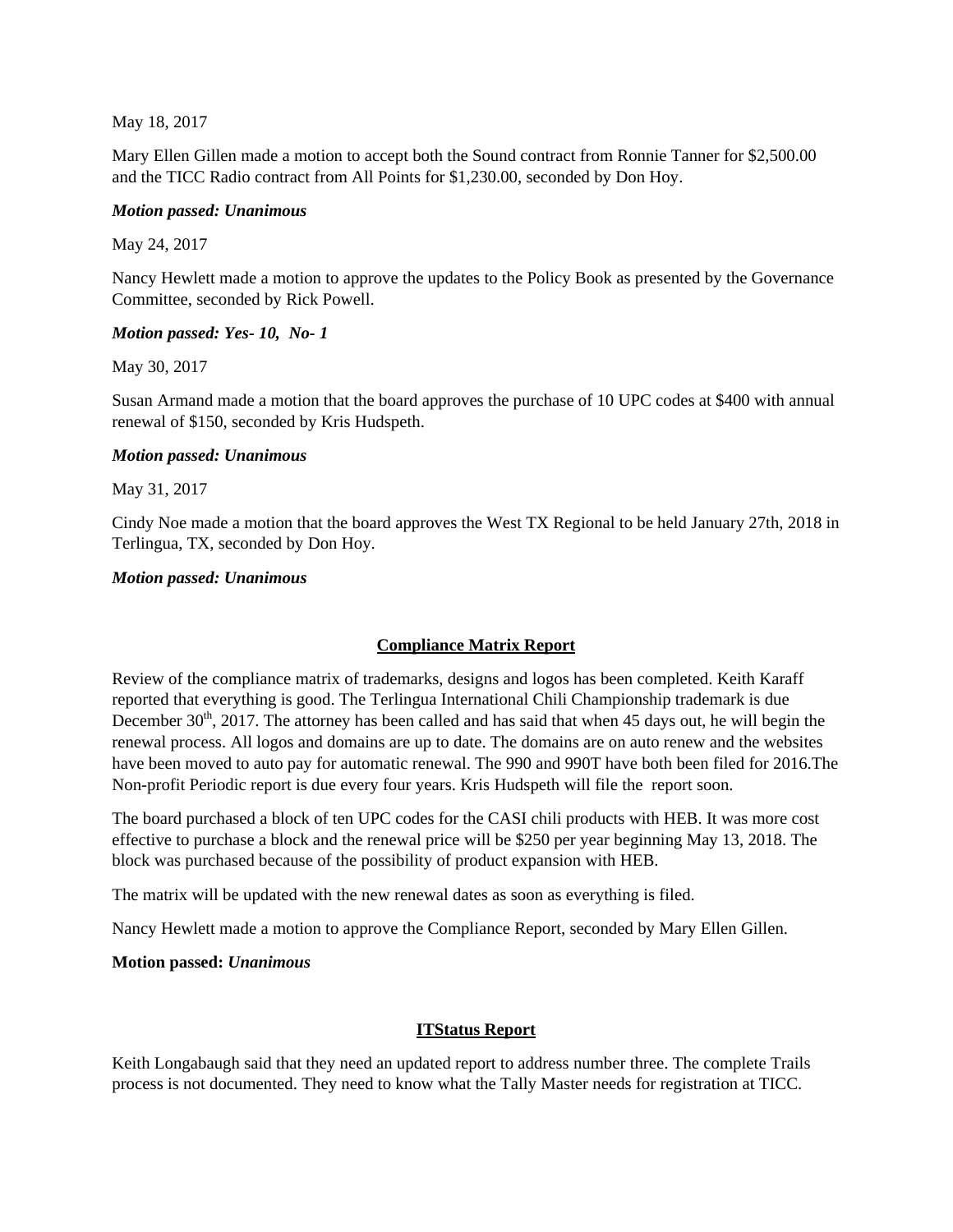He reported that Shelley Kroenke has resigned and they have added new member, Bill Montgomery to the committee. At this time there is no specific budget for the renewals, but will be provided soon. We could reduce that \$6,000 number, but won't know until we see how many transfer files we do. The database is hovering near the limit. The data pages need to be reduced by five, so we can replace them with new information. Kris Hudspeth asked for a budget prior to the Great Peppers meeting.

 $\overline{a}$ 

| ite            |                                                                                                                                                                                                                                                                                      |                          | how<br>staged $(S)$ or<br>in<br>production(P<br>) DP or<br>$new(N)$ , W |              |             |               |               |
|----------------|--------------------------------------------------------------------------------------------------------------------------------------------------------------------------------------------------------------------------------------------------------------------------------------|--------------------------|-------------------------------------------------------------------------|--------------|-------------|---------------|---------------|
| m#             | issue                                                                                                                                                                                                                                                                                | who                      | for weebly                                                              | in work date | staged date | deployed date | clean up date |
| 1              | In the result's table's the points report just<br>goes and grabs all the points for a member<br>name. That needs to be changed to use the<br>member file rec number search and add date<br>range, to handle the dup name issue.                                                      | Dave                     | S                                                                       | 7/17/2016    |             |               |               |
| $\overline{2}$ | If we just let the results tables grow like the<br>CIS did then we need to add date range to the<br>search. I did this and it works fine for chili,<br>need to do it for show then just modify the<br>production DP or stage it. It is a simple add so<br>I say do it to production. | Dave                     | $\mathbf{P}$                                                            | 7/18/2016    |             |               |               |
| 3              | Qual records, need to add date range to the<br>qual search process and make sure it is driven<br>by name to file number to data.                                                                                                                                                     |                          | S                                                                       |              |             |               |               |
| $\overline{4}$ | allow event table to just grow.                                                                                                                                                                                                                                                      | Dave                     | $\mathbf{P}$                                                            | 7/19/2017    | 7/19/2017   | 7/19/2017     | 7/19/2017     |
| 5              | develop TICC gate report using date range for<br>the data search                                                                                                                                                                                                                     | Dave/Ricky               | N                                                                       |              |             |               |               |
| 6              | chili standings report to have date ranges<br>added and do search by member file number                                                                                                                                                                                              | Dave                     | S                                                                       |              |             |               |               |
| $\tau$         |                                                                                                                                                                                                                                                                                      |                          |                                                                         |              |             |               |               |
| 8              | TICC chili/show reg report using excel as the<br>report                                                                                                                                                                                                                              | Dave/randy               | N                                                                       |              |             |               |               |
| 9              | update sponsor member table entry and flag<br>set for sponsor                                                                                                                                                                                                                        | Kris/Keith<br>Longabough | P                                                                       |              |             |               |               |
| 10             | update the VIP member table entries and set<br>the VIP flag                                                                                                                                                                                                                          | Kris/Keith<br>Longabough | P                                                                       |              |             |               |               |
| 11             | Update the old 320 table and set the number<br>in the material master member profile                                                                                                                                                                                                 | Dave, Bob                | P                                                                       |              |             |               |               |
| 12             | RR report not working correctly and the<br>search needs county added.                                                                                                                                                                                                                | Dave                     | $\mathbf{P}$                                                            | 7/20/2017    | 7/20/2017   | 7/20/2017     | 7/20/2017     |
| 13             | clean up the Caspio structures.                                                                                                                                                                                                                                                      | it team                  | N                                                                       |              |             |               |               |
| 14             | clean up the Weebly cc.net structure                                                                                                                                                                                                                                                 | it team                  | N                                                                       |              |             |               |               |
| 15             | clean up the Weebly cc.com structure                                                                                                                                                                                                                                                 | it team                  | $\mathbf N$                                                             |              |             |               |               |
| 16             | complete the member pay DP                                                                                                                                                                                                                                                           | Dave/Keith<br>Longabough | N                                                                       |              |             |               |               |
| 17             | update cooking history to add date range and<br>file # search                                                                                                                                                                                                                        | Dave                     | $\rm S$                                                                 |              |             |               |               |
| 18             | update show history to add date range and file<br># search                                                                                                                                                                                                                           | Dave                     | S                                                                       |              |             |               |               |
| 19             | add the field package to the list event report.                                                                                                                                                                                                                                      | Dave                     | $\, {\bf P}$                                                            | 7/17/2016    | 7/17/2016   | 7/17/2016     | 7/17/2016     |
| 20             | Change the way date change is handled.                                                                                                                                                                                                                                               | it team                  | ${\bf P}$                                                               |              |             |               |               |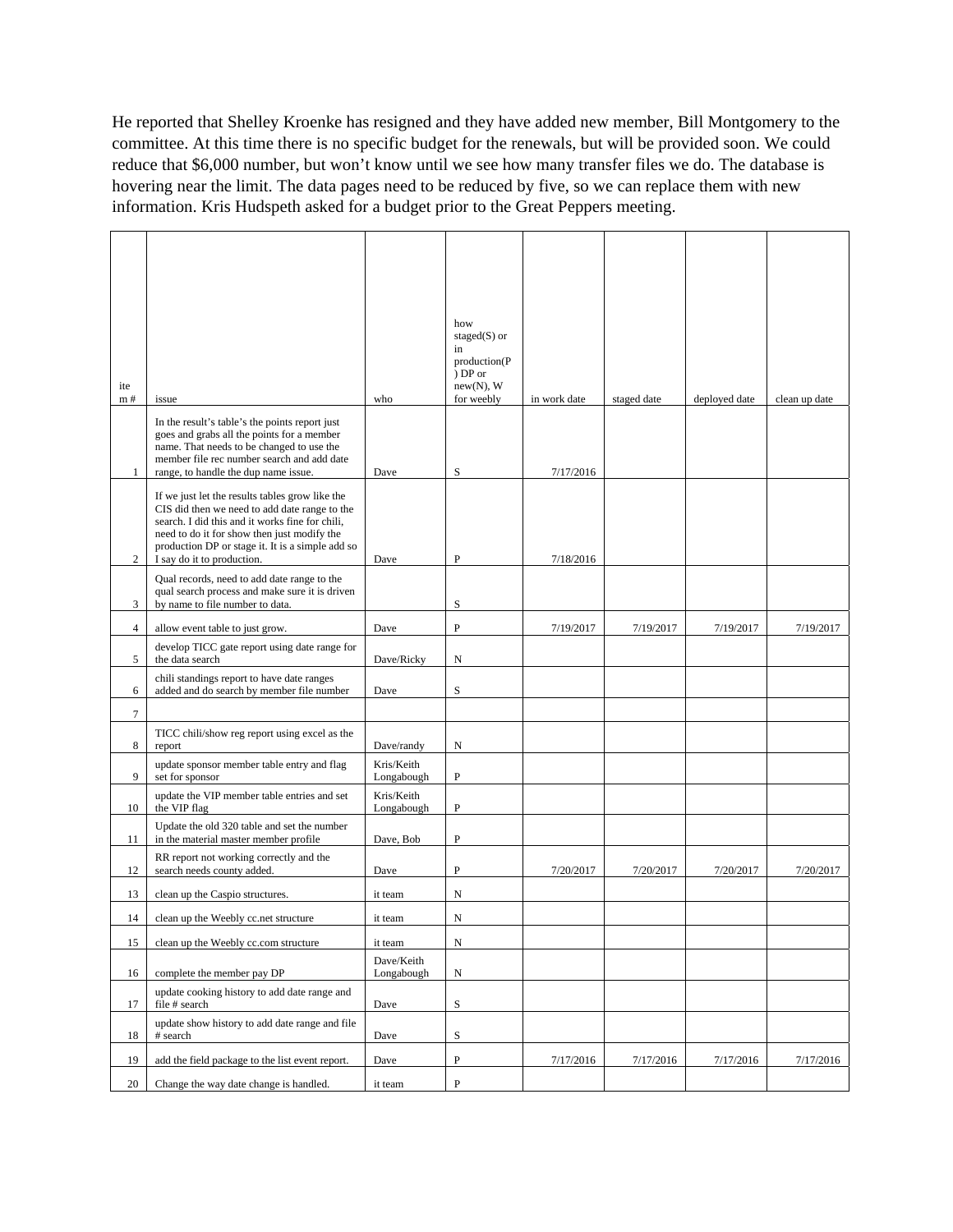| 21 | in pay history change the link to the correct<br>update member                                                                                                                                                      | Dave     |   |           |           |           |           |
|----|---------------------------------------------------------------------------------------------------------------------------------------------------------------------------------------------------------------------|----------|---|-----------|-----------|-----------|-----------|
|    | reset the qual table for show and chili at CASI                                                                                                                                                                     |          |   |           |           |           |           |
| 22 | vear end                                                                                                                                                                                                            | Dave     |   |           |           |           |           |
| 23 | develop the complete old 320 process                                                                                                                                                                                | Dave/bob |   |           |           |           |           |
| 24 | update the old 320 table adding new fields.                                                                                                                                                                         | Dave/bob |   |           |           |           |           |
| 25 | Define the scope and process for CASI year<br>end and what has to be done and by whom.                                                                                                                              | it team  |   |           |           |           |           |
| 26 | update the trails event DP to add the today<br>criteria so the feed includes the date the feed<br>is done if it is ran on the day a CCO is held.<br>The next x days does not include the current<br>day per caspio. | Dave     | p | 7/20/2017 | 7/20/2017 | 7/20/2017 | 7/20/2017 |
| 27 | add a AR look up data page                                                                                                                                                                                          | it team  | d |           |           |           |           |
| 28 | add an AR maintenance data page                                                                                                                                                                                     | it team  | d |           |           |           |           |
| 29 | add an AR look up data page                                                                                                                                                                                         | it team  | d |           |           |           |           |
| 30 | Update the RR and AR table to fetch the<br>address and phone info from the member<br>table to omit duplicate entries of data.                                                                                       | it team  | d |           |           |           |           |
| 31 | add event status to then AQ report                                                                                                                                                                                  | it team  | p |           |           |           |           |
| 32 | update the show Q report to use the std report<br>structure. Add download option                                                                                                                                    | it team  | d |           |           |           |           |
| 33 | update the cc.com weebley page to remove<br>the page report for total show points. It does<br>not work. See if it is needed by Tally                                                                                | Dave     | W |           |           |           |           |
| 34 | add delete button to member payment history                                                                                                                                                                         | Dave     | D | 7/21/2017 | 7/21/2017 | 7/21/2017 | 7/21/2017 |
| 35 | create a TICC chili reg list                                                                                                                                                                                        | Dave     | d |           |           |           |           |
| 36 | create a show TICC reg list                                                                                                                                                                                         | Dave     | d |           |           |           |           |
| 37 | entering results on show entry 3 following the<br>submission there was no chance to correct the<br>show entries. The show entry for the winner<br>was wrong                                                         | it team  | d |           |           |           |           |

Nancy Hewlett made a motion to accept the IT Status report, seconded by Susan Armand.

### **Motion passed:** *Unanimous*

## **Treasurer's Report**

Kris Hudspeth reported that the budget was revisited in the workshop held earlier today and several cuts were made. He said in the workshop that we were in a good position going into the second half of the year. The cuts were needed to help us through the rest of the year. He reiterated to the board to watch spending.

He discussed the Pendery's donation to CASI. In the past they funded the Housing Crisis Center scholarship, however they are not sending in enough applications to process. In the past, Pendery's gave \$8,000 for the Housing Crisis Center scholarship and \$2,000 to the General Fund and that classified them as a Gold sponsor.

This year Pendery's reached out and said they wanted to divert the funds to Special Olympics on behalf of CASI. However, when they sent in their \$2,000 donation, they specified that it go to the Scholarship Fund. Because it was specified as scholarship and not general fund, it was deposited in the Scholarship Fund. Kris Hudspeth will get with Pendery's for clarification of their intentions for the donation of \$2,000.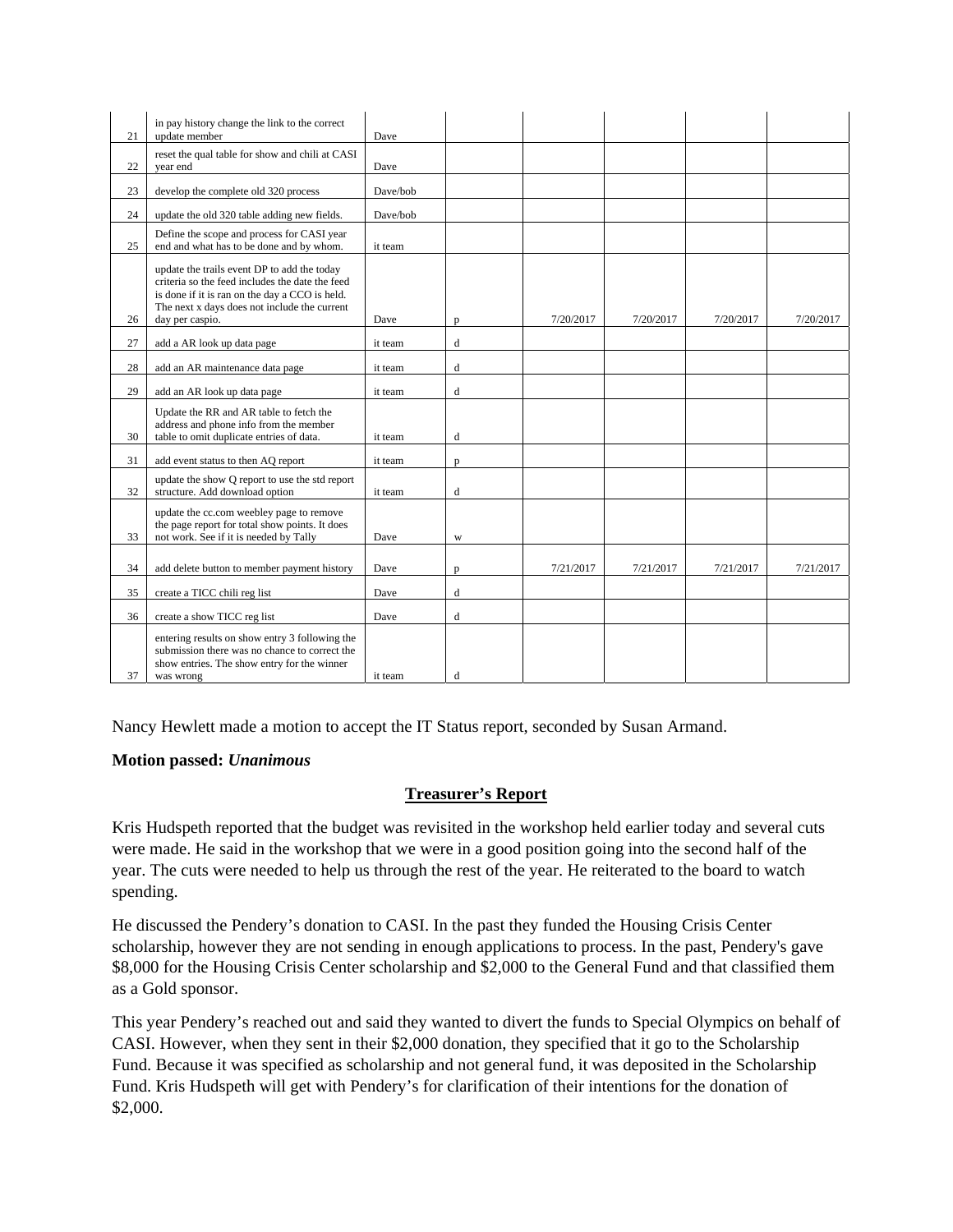## The following Statement of Activities compares January-June 2017 to January-June 2016.

#### **CASI-Chili Appreciation Society International, Inc.**

#### **Statement of Activity**

**January - June, 2017** 

| <b>Total</b> |           |            |             |                                                                          |             |                       |
|--------------|-----------|------------|-------------|--------------------------------------------------------------------------|-------------|-----------------------|
|              | 2017      |            |             |                                                                          |             | % Change              |
|              |           |            |             |                                                                          |             |                       |
|              |           |            |             |                                                                          | 0.00        |                       |
|              | 116.40    |            |             |                                                                          | 116.40      |                       |
|              |           |            | $-1,200.00$ |                                                                          | 1,200.00    | 100.00%               |
|              | 246.20    |            | 928.00      |                                                                          | $-681.80$   | $-73.47%$             |
|              |           |            | 205.00      |                                                                          | $-205.00$   | $-100.00\%$           |
| \$           | 362.60    |            | 67.00       | \$                                                                       | 429.60      | 641.19%               |
|              |           |            |             |                                                                          | 0.00        |                       |
|              | 6,202.17  |            | 5,800.00    |                                                                          | 402.17      | 6.93%                 |
|              | 500.00    |            | 725.00      |                                                                          | $-225.00$   | $-31.03%$             |
|              |           |            | 1,325.00    |                                                                          | $-1,325.00$ | $-100.00\%$           |
|              | 0.55      |            |             |                                                                          | 0.55        |                       |
| \$           | 6,702.72  | \$         | 7,850.00    | -\$                                                                      | 1,147.28    | $-14.62%$             |
|              |           |            |             |                                                                          | 0.00        |                       |
|              |           |            |             |                                                                          | 0.00        |                       |
|              |           |            | 2,000.00    |                                                                          | $-2,000.00$ | $-100.00\%$           |
|              | 11,500.00 |            | 11,000.00   |                                                                          | 500.00      | 4.55%                 |
|              | 4,000.00  |            |             |                                                                          | 4,000.00    |                       |
|              |           |            | 2,000.00    |                                                                          | $-2,000.00$ | $-100.00\%$           |
|              |           |            | 1,000.00    |                                                                          | $-1,000.00$ | $-100.00\%$           |
| \$           | 15,500.00 |            |             | -\$                                                                      | 500.00      | $-3.13%$              |
| \$           | 15,500.00 |            |             | -\$                                                                      | 500.00      | $-3.13%$              |
|              |           |            |             |                                                                          | 0.00        |                       |
|              | 886.00    |            | 1,491.00    |                                                                          | $-605.00$   | -40.58%               |
| \$           | 886.00    | \$         | 1,491.00    | -\$                                                                      | 605.00      | $-40.58%$             |
|              |           |            | 0.00        |                                                                          | 0.00        |                       |
|              | 2,468.84  |            | 2,000.12    |                                                                          | 468.72      | 23.43%                |
|              | 937.82    |            |             |                                                                          |             | $-73.73%$             |
|              | 3,600.00  |            | 3,600.00    |                                                                          | 0.00        | 0.00%                 |
|              | 140.00    |            | 210.00      |                                                                          | $-70.00$    | $-33.33%$             |
|              | 25.00     |            |             |                                                                          | 25.00       |                       |
|              | 1,372.01  |            | 126.57      |                                                                          | 1,245.44    | 983.99%               |
|              | 107.13    |            | 63.70       |                                                                          | 43.43       | 68.18%                |
|              | 27.00     |            | 20.00       |                                                                          | 7.00        | 35.00%                |
|              |           | Jan - Jun, |             | Jan - Jun,<br>2016 (PY)<br>-\$<br>\$16,000.00<br>\$16,000.00<br>3,570.00 |             | Change<br>$-2,632.18$ |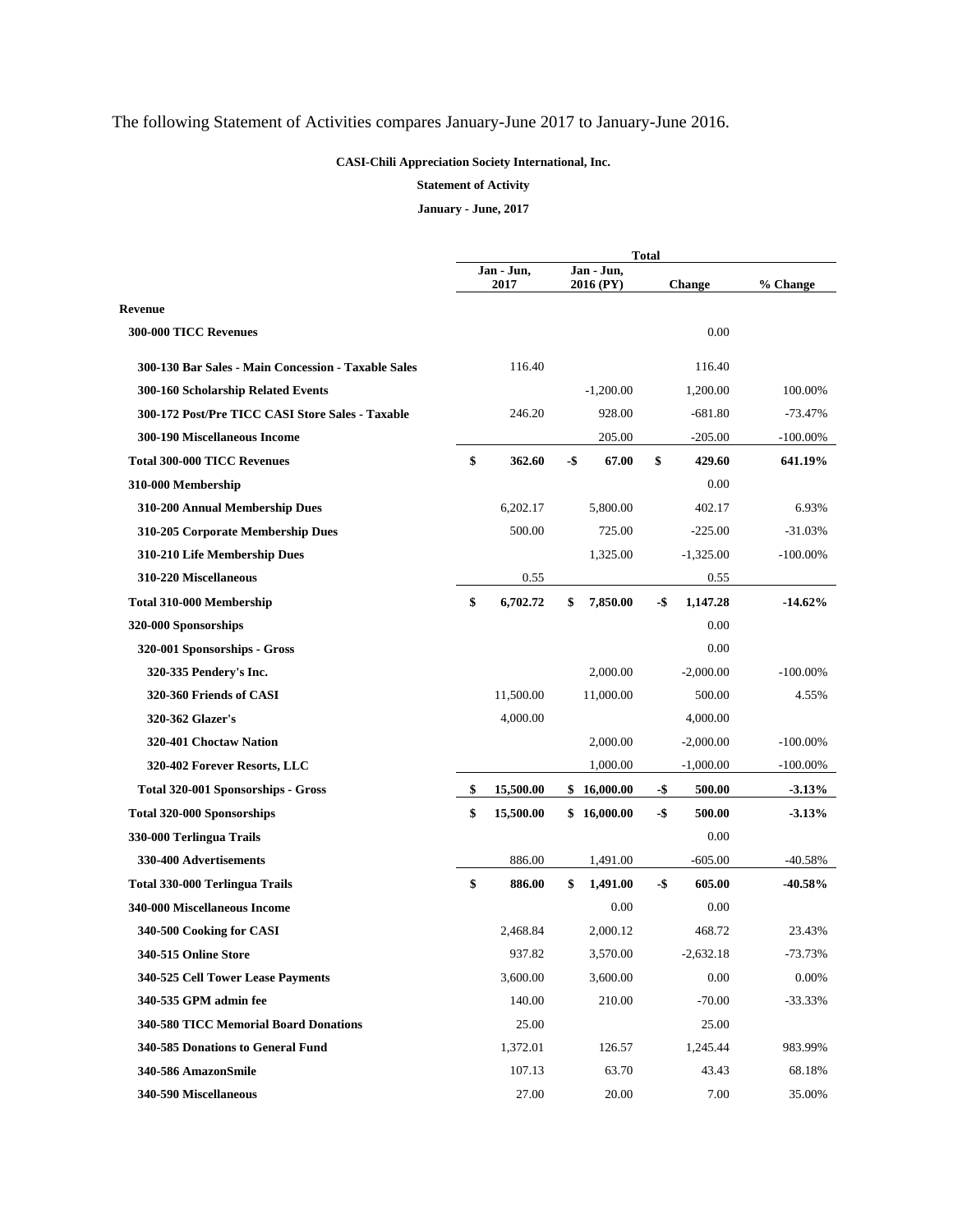| <b>Total 340-000 Miscellaneous Income</b>        | \$<br>8,677.80  | \$<br>9,590.39 | -\$ | 912.59      | $-9.52%$    |
|--------------------------------------------------|-----------------|----------------|-----|-------------|-------------|
| 355-000 Cookoff Fees                             |                 |                |     | 0.00        |             |
| 355-100 CLIF Premium per Cook \$2                | 13,322.00       | 14,736.00      |     | $-1,414.00$ | $-9.60%$    |
| 355-200 GP Meeting Cook's Charge \$1             | 6,661.00        | 7,368.00       |     | $-707.00$   | $-9.60%$    |
| 355-300 Registration Fee - \$25                  | 6,025.00        | 6,275.00       |     | $-250.00$   | $-3.98%$    |
| 355-400 Sanctioning Fee per Cook \$1             | 6,661.00        | 7,368.00       |     | $-707.00$   | $-9.60%$    |
| <b>Total 355-000 Cookoff Fees</b>                | \$<br>32,669.00 | \$35,747.00    | -\$ | 3,078.00    | $-8.61%$    |
| 370-000 CASI Scholarship Fund Income             |                 |                |     | 0.00        |             |
| 370-100 CASI Scholarship General Contributions   | 6,704.11        | 6,441.15       |     | 262.96      | 4.08%       |
| 370-140 CASI Scholarship - Pendery's             |                 | 8,000.00       |     | $-8,000.00$ | $-100.00\%$ |
| Total 370-000 CASI Scholarship Fund Income       | \$<br>6,704.11  | \$14,441.15    | -\$ | 7,737.04    | $-53.58\%$  |
| <b>Total Revenue</b>                             | \$<br>71,502.23 | \$85,052.54    | -\$ | 13,550.31   | $-15.93\%$  |
| <b>Gross Profit</b>                              | \$<br>71,502.23 | \$85,052.54    | -\$ | 13,550.31   | $-15.93%$   |
| <b>Expenditures</b>                              |                 |                |     |             |             |
| 400-000 TICC Expenses                            |                 |                |     | 0.00        |             |
| 400-100 Band & Sound System - Main               | 1,000.00        |                |     | 1,000.00    |             |
| 400-110 Beer, Soda & Water Purchases             | 555.58          |                |     | 555.58      |             |
| 400-145 Jacket Purchases                         | 205.85          | 79.49          |     | 126.36      | 158.96%     |
| 400-190 Posters & Banners                        | 7.50            |                |     | 7.50        |             |
| 400-209 Post/Pre TICC CASI Store - Purchases     |                 | 402.35         |     | $-402.35$   | $-100.00\%$ |
| 400-210 CASI Store Purchases - Main              | 2,150.15        | 4,546.71       |     | $-2,396.56$ | $-52.71%$   |
| 400-211 CASI Store Purchases - KF                |                 | 1,434.98       |     | $-1,434.98$ | $-100.00\%$ |
| 400-212 Square - Credit Card Fees - CASI Store   | 1.93            |                |     | 1.93        |             |
| 400-225 Trophy/Stove Purchase/Donations          | 7,169.75        |                |     | 7,169.75    |             |
| 400-251 TICC 50th Special Expenses - Goodie Bags |                 | 374.00         |     | $-374.00$   | $-100.00\%$ |
| 400-299 Miscellaneous Exp                        |                 | 382.00         |     | $-382.00$   | $-100.00\%$ |
| <b>Total 400-000 TICC Expenses</b>               | \$<br>11,090.76 | \$<br>7,219.53 | \$  | 3,871.23    | 53.62%      |
| 410-000 Terlingua Trails Expenses                |                 |                |     | 0.00        |             |
| 410-300 KDT - Printing Costs                     | 4,400.00        | 3,706.86       |     | 693.14      | 18.70%      |
| 410-305 KDT - Parcel Post                        | 1,595.08        | 1,205.90       |     | 389.18      | 32.27%      |
| 410-310 KDT - Bulk Mail                          | 2,756.38        | 3,772.86       |     | $-1,016.48$ | $-26.94%$   |
| 410-330 Editor Computer Related Expense          |                 | 269.54         |     | $-269.54$   | $-100.00\%$ |
| 410-335 Editor Postage Expense                   | 225.00          |                |     | 225.00      |             |
| 410-955 Editor Miscellaneous Expense             | 90.00           |                |     | 90.00       |             |
| <b>Total 410-000 Terlingua Trails Expenses</b>   | \$<br>9,066.46  | \$<br>8,955.16 | \$  | 111.30      | 1.24%       |
| 430-000 IT Expenses                              |                 |                |     | 0.00        |             |
| 430-100 Recurring IT Expenses                    | 3,330.02        | 1,227.88       |     | 2,102.14    | 171.20%     |
| <b>Total 430-000 IT Expenses</b>                 | \$<br>3,330.02  | \$<br>1,227.88 | \$  | 2,102.14    | 171.20%     |
| 440-000 Chilicity Expenses                       |                 |                |     | 0.00        |             |
| 440-525 TICC Winner's Travel                     | 1,479.36        | 3,118.93       |     | $-1,639.57$ | $-52.57%$   |
| <b>Total 440-000 Chilicity Expenses</b>          | \$<br>1,479.36  | \$<br>3,118.93 | -\$ | 1,639.57    | $-52.57\%$  |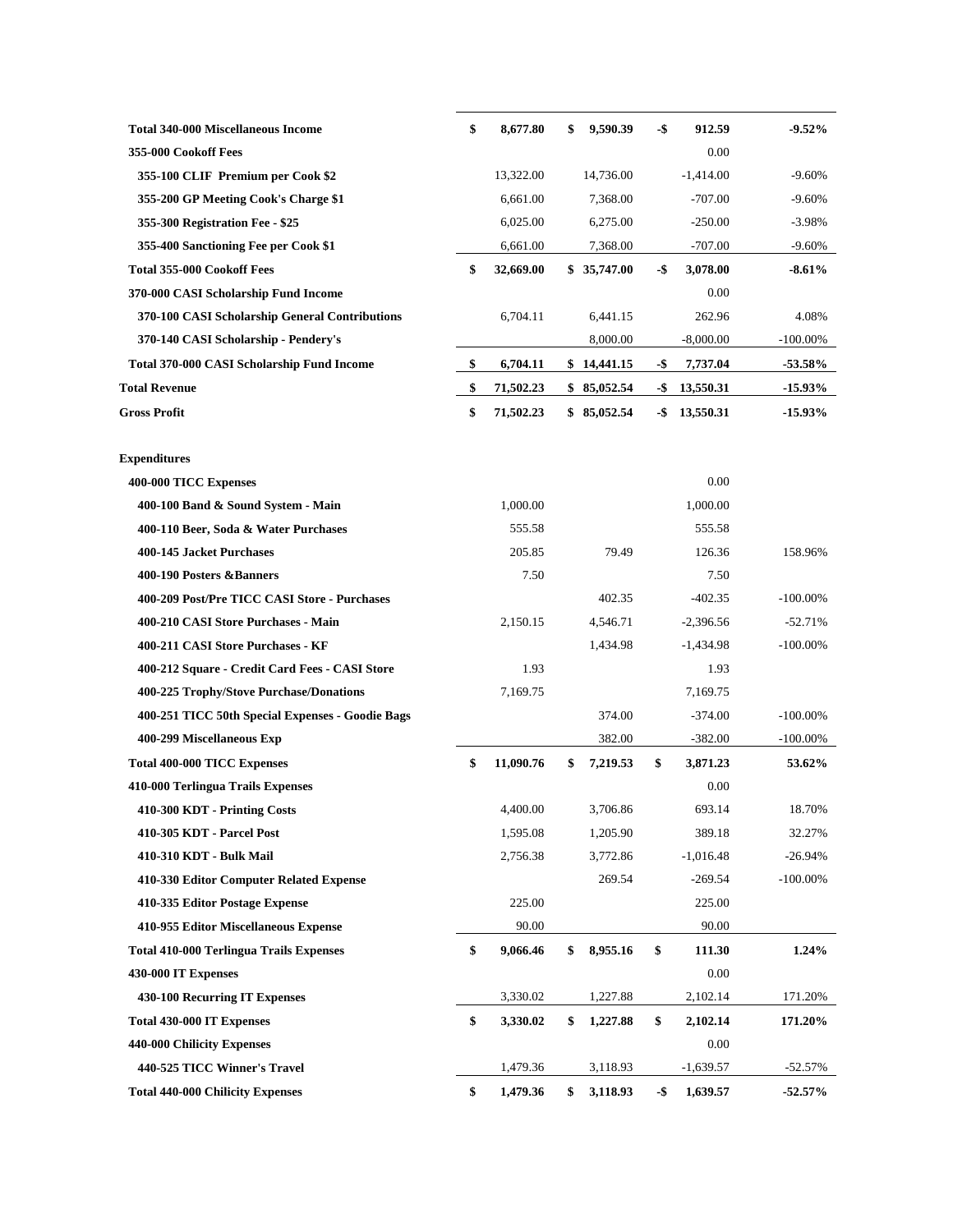| 450-000 CASI Director Expenses                     |                |                |        | 0.00        |             |
|----------------------------------------------------|----------------|----------------|--------|-------------|-------------|
| 450-579 Total Treasurer Expenses                   |                |                |        | 0.00        |             |
| 450-575 Treasurer Postage Expense                  | 50.25          | 50.30          |        | $-0.05$     | $-0.10%$    |
| 450-577 Treasurer Miscellaneous Expense            |                | 91.41          |        | $-91.41$    | $-100.00\%$ |
| <b>Total 450-579 Total Treasurer Expenses</b>      | \$<br>50.25    | \$<br>141.71   | -\$    | 91.46       | $-64.54%$   |
| 450-599 Total Other Director Expenses              |                |                |        | 0.00        |             |
| 450-592 Directors Travel Expenses                  | 3,189.48       | 763.60         |        | 2,425.88    | 317.69%     |
| 450-593 Directors' Meeting Expense                 | 300.00         | 600.00         |        | $-300.00$   | $-50.00\%$  |
| 450-595 Other Directors Postage Exp                | 39.32          | 256.99         |        | $-217.67$   | $-84.70%$   |
| 450-597 Other Dir Miscellaneous Exp                |                | 120.30         |        | $-120.30$   | $-100.00\%$ |
| <b>Total 450-599 Total Other Director Expenses</b> | \$<br>3,528.80 | \$<br>1,740.89 | \$     | 1,787.91    | 102.70%     |
| <b>Total 450-000 CASI Director Expenses</b>        | \$<br>3,579.05 | \$<br>1,882.60 | \$     | 1,696.45    | 90.11%      |
| 460-000 Membership Expenses                        |                |                |        | 0.00        |             |
| 460-630 Membership Postage Expense                 | 35.57          |                |        | 35.57       |             |
| <b>Total 460-000 Membership Expenses</b>           | \$<br>35.57    | \$<br>0.00     | \$     | 35.57       |             |
| 470-000 Rancho CASI de Los Chisos Exp              |                |                |        | 0.00        |             |
| 470-700 Ranch Improvements                         |                | 3,850.20       |        | $-3,850.20$ | $-100.00\%$ |
| 470-705 Ranch Maintenance                          | 67.00          |                |        | 67.00       |             |
| 470-715 Ranch Telephone Expense                    | 370.15         | $-186.34$      |        | 556.49      | 298.64%     |
| 470-720 Ranch Utilities Expense                    | 908.76         | 769.66         |        | 139.10      | 18.07%      |
| 470-725 Ranch Miscellaneous Expense                | 690.00         | 920.92         |        | $-230.92$   | $-25.07\%$  |
|                                                    |                |                |        |             |             |
| Total 470-000 Rancho CASI de Los Chisos Exp        | \$<br>2,035.91 | \$<br>5,354.44 | -\$    | 3,318.53    | $-61.98%$   |
| 475-000 Scholarship Administrative Exp             |                |                |        | 0.00        |             |
| 475-100 Postage                                    | 231.90         | 148.30         |        | 83.60       | 56.37%      |
| <b>475-200 Printing</b>                            | 487.72         | 449.99         |        | 37.73       | 8.38%       |
| Total 475-000 Scholarship Administrative Exp       | \$<br>719.62   | \$<br>598.29   | \$     | 121.33      | 20.28%      |
| 490-000 Rules & Sanctioning Expenses               |                |                |        | 0.00        |             |
| 490-750 Supplies                                   | 43.28          | 90.92          |        | $-47.64$    | $-52.40%$   |
| 490-765 Postage                                    | 271.23         | 543.95         |        | $-272.72$   | $-50.14%$   |
| 490-767 Computer related expense                   | 55.00          |                |        | 55.00       |             |
| 490-770 Miscellaneous Expense                      |                | 22.09          |        | $-22.09$    | $-100.00\%$ |
| 490-775 CASI 888 Telephone bill                    | $-19.12$       | 406.95         |        | $-426.07$   | -104.70%    |
| Total 490-000 Rules & Sanctioning Expenses         | \$<br>350.39   | \$<br>1,063.91 | $-$ \$ | 713.52      | $-67.07\%$  |
| 495-000 Miscellaneous Expenses                     |                |                |        | 0.00        |             |
| 495-915 Online Store                               | 3,386.28       | 3,084.15       |        | 302.13      | 9.80%       |
| 495-920 Picnic Time Expenses & Income              | 905.84         |                |        | 905.84      |             |
| 495-923 990 & 990T Taxes Due                       |                | 299.00         |        | $-299.00$   | $-100.00\%$ |
| 495-954 Credit Card Fees                           | 471.27         | 754.99         |        | $-283.72$   | $-37.58%$   |
| 495-995 Miscellaneous Expense                      | 400.00         |                |        | 400.00      |             |
| <b>Total 495-000 Miscellaneous Expenses</b>        | \$<br>5,163.39 | \$<br>4,138.14 | \$     | 1,025.25    | 24.78%      |
| 600-000 GP Meeting Expense                         |                |                |        | 0.00        |             |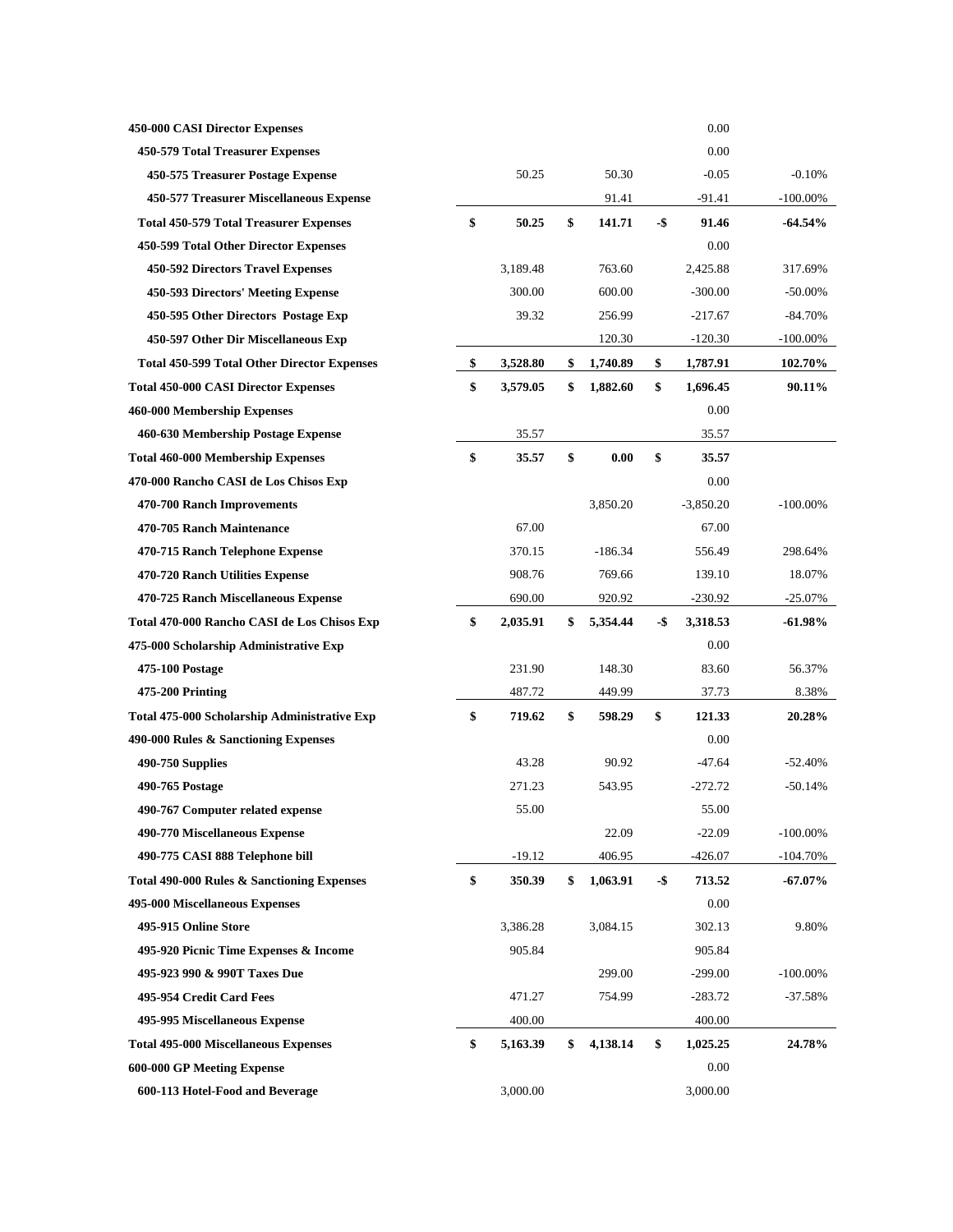| <b>Total 600-000 GP Meeting Expense</b> | \$<br>3,000.00  | \$  | 0.00        | \$  | 3,000.00  |             |
|-----------------------------------------|-----------------|-----|-------------|-----|-----------|-------------|
| 700-000 CLIF Expenses                   |                 |     |             |     | 0.00      |             |
| <b>700-160 Volunteers Insurance</b>     | 526.39          |     | 506.06      |     | 20.33     | 4.02%       |
| <b>Total 700-000 CLIF Expenses</b>      | \$<br>526.39    | \$  | 506.06      | \$  | 20.33     | $4.02\%$    |
| <b>Total Expenditures</b>               | \$<br>40,376.92 |     | \$34,064.94 | \$  | 6,311.98  | 18.53%      |
| <b>Net Operating Revenue</b>            | \$<br>31,125.31 | \$  | 50,987.60   | -\$ | 19,862.29 | $-38.96\%$  |
| <b>Other Expenditures</b>               |                 |     |             |     |           |             |
| 950-000 CASI Scholarships               |                 |     |             |     | 0.00      |             |
| 950-100 CASI Scholarship Program        | $-500.00$       |     | 100.00      |     | $-600.00$ | $-600.00\%$ |
| 950-140 CASI Scholarship - Penderey's   |                 |     | 724.74      |     | $-724.74$ | $-100.00\%$ |
| 950-160 CASI/Ancira FoC Scholarship     | 500.00          |     |             |     | 500.00    |             |
| <b>Total 950-000 CASI Scholarships</b>  | \$<br>0.00      | \$  | 824.74      | -\$ | 824.74    | $-100.00\%$ |
| <b>Total Other Expenditures</b>         | \$<br>0.00      | \$  | 824.74      | -\$ | 824.74    | $-100.00\%$ |
| <b>Net Other Revenue</b>                | \$<br>0.00      | -\$ | 824.74      | \$  | 824.74    | 100.00%     |
| <b>Net Revenue</b>                      | \$<br>31,125.31 | \$  | 50,162.86   | -\$ | 19,037.55 | $-37.95%$   |

Don Hoy made a motion to accept the Treasurer's report, seconded by Scotty Parker.

Kris Hudspeth asked said we need a motion to approve the budget cuts before the Treasurer's report is accepted. Scotty Parker withdrew his second and Don Hoy withdrew the motion to accept the Treasurer's report.

Kris Hudspeth made a motion to approve the budget cuts of \$1,000 for neck wallets, \$2,000 from the main concession store and \$3,500 freeze for online store spending, seconded by Keith Longabaugh. If we have other sponsors to replace those that we lost, the board will revisit the budget cuts and potentially allow the stores to buy more.

### **Motion passed:** *Unanimous*

Don Hoy made a motion to accept the Treasurer's report, seconded by Scotty Parker.

### **Motion passed:** *Unanimous*

### **Tally Master Report**

|  | FINAL #'S for 2016 #'S THRU 7/15/2017 #'S THRU 7/15/16 2016-2017 +/- |  |  |
|--|----------------------------------------------------------------------|--|--|
|--|----------------------------------------------------------------------|--|--|

| <b>COOK-OFFS HELD</b>       | 443         | 371         | 380       | $(-9)$        |
|-----------------------------|-------------|-------------|-----------|---------------|
| <b>CHILIS JUDGED</b>        | 13,657      | 10,353      | 11,183    | (830)         |
| <b>QUALIFIED COOKS</b>      | 439         | 309         | 294       | 15            |
| <b>QUALIFIED SHOW TEAMS</b> | 161         | 104         | 121       | (17)          |
| <b>DOLLARS RAISED</b>       | \$1,212,233 | \$1,109,009 | \$977,464 | $+$ \$131,546 |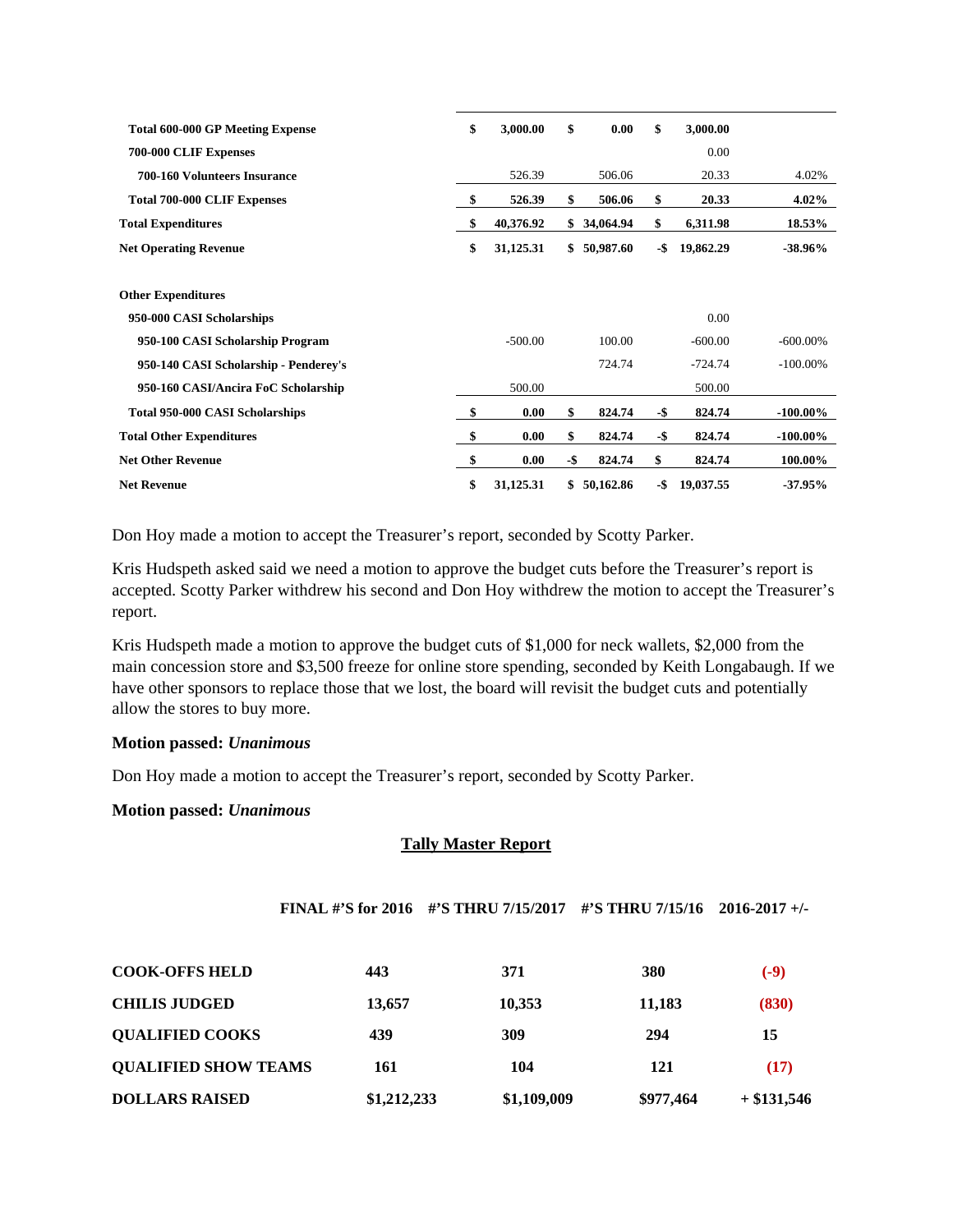Randy Pittman said that the most glaring number is the difference between chili's judged: a loss of \$3,320in CASI fees.

He said theseresults are from cook-offs that have been held and the paperwork has been received by the Assistant Tally Master through 7/15/2017 and submitted to the Trails for publication. The report does not reflect cook-offs that have been held in which the Assistant Tally Master is awaiting completed paperwork and payment.

Kris Hudspeth asked Randy Pittman to report how many cookoffs were cancelled and how many of those were weather related.Randy reported that to his knowledge there were two or three weather related cancellations and two that did not have enough cooks. There were no probations due to delayed funds or results entered. For the most part, everyone is entering the information into CMS and if they lack information, then Melissa Pate, Assistant Tally Master, will contact the referee and get it corrected so it is timely. Randy said that Melissa is doing a great job and should be thanked.

Cindy Noe made a motion to accept the Tally Master report, seconded by Don Hoy.

### **Motion passed:** *Unanimous*

## **Events Committee Report**

The Events Committee recommended approval of the North East Texas Regional to be held in Telephone, TX, July 2017, the DFW Metroplex Regional to be held at SMU Campus, April 2017, the 2018 US Open to be held in Glenrose, TX, February 2018 and the West Texas Regional to be held in Terlingua TX in January 2018. All of the Events Committeerecommendations were approved by the board via email vote.

At this time, there are no events that are eligible for grandfather status.

Ricky Powell made a motion to accept the Events Committee report, seconded by Don Hoy.

**Motion passed:** *Unanimous* 

## **Sponsorship Report**

Richard Knight has turned the sponsorship role over to Kris Hudspeth and will act more as an advisor.

Kris Hudspeth said that he was sad to report that due to a restructure for Woodbridge Wines, they will not be returning as CASI Sponsors. Also, McCormick Distilling will be reducing their role as a Sponsor to only the Ladies Party.

On a positive note, Teasdale Foods, SE Mills (Louisiana Hot Sauce), HEB, Tyson's and Glazer's have all committed to returning as CASI Gold Sponsors.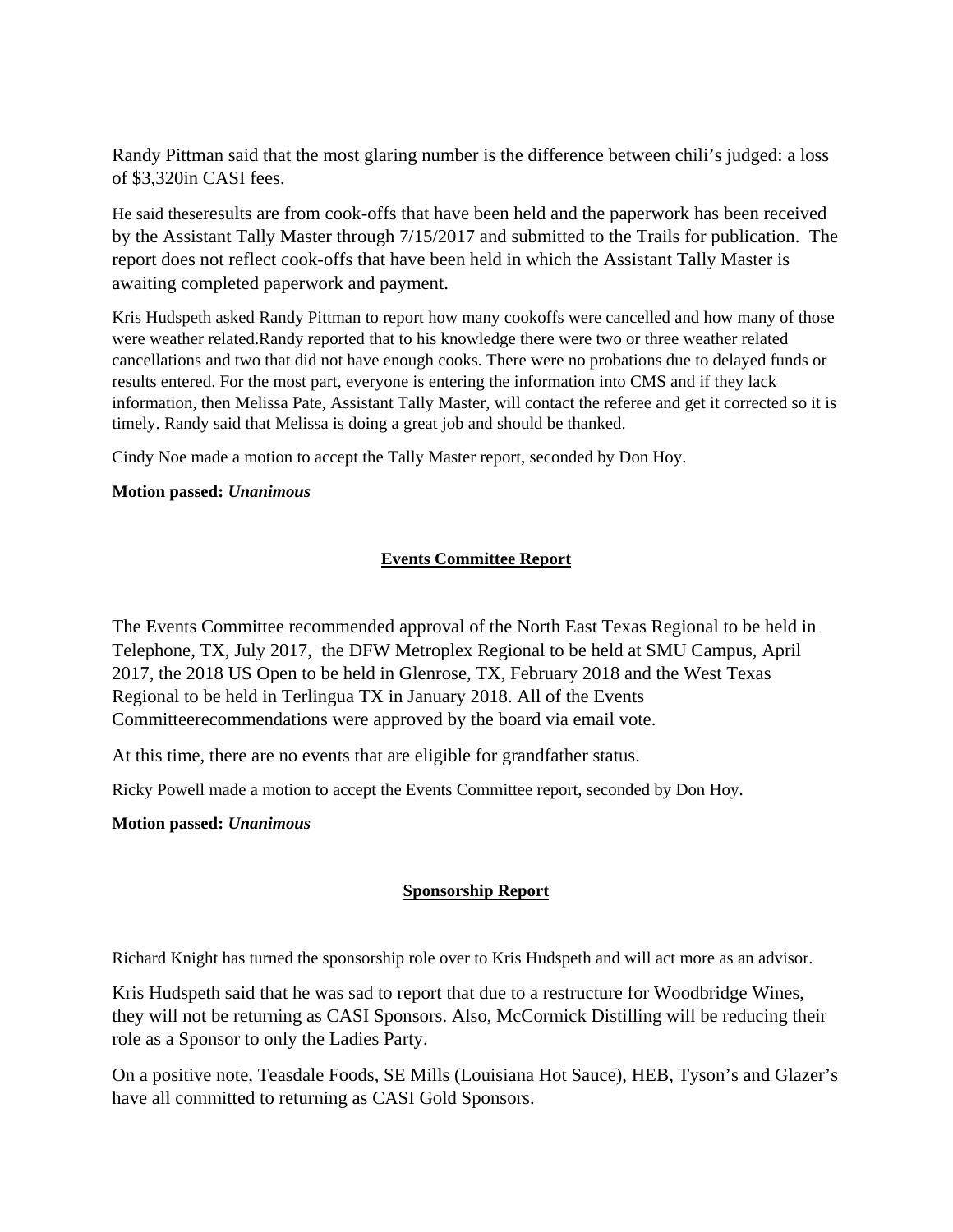Confirmed Silver Sponsors are Mrs. Renfro's, Pendery's, Choctaw Resorts, and Big Bend Resorts. L & F will become a Silver Sponsor due to lack of support on their part.

Republic has a wine company that is interested in CASI. They requested information regarding sponsorship levels. Kris Hudspeth has sent this to them and is awaiting a response. The company sells wine and one or two other adult beverages. Kris is working with them to find a fit and maybe partner for the ladies and men's parties.

Today, Statewide Remodeling and Lone Star Spices have consented to return as Silver Sponsors. At this time we are still working with Outlaw Cigar.

Teasdale food is bringing 15-20 representatives to TICC this year. They will provide new Casa Fiesta and Mexene banners and several for up and down the hill. They want to set up a 10X20 tented area to give away items. They will be placed where the Bruce Foods truck used in previous years.

Lone Star Spices is working up a new spice mix and will set up one or two days for visibility. Teasdale will be providing items for the goody bags. Mexene has commissioned a poster to TICC. These will be given away. They will give one framed and matted for the TICC champions table. They will also have gifts for the final table.

Louisiana Hot Sauce will be bringing 4-5 representatives to TICC this year. They have an ecommerce site and were shocked at how many people requested their lesser known items at last year's TICC. They will make sure they bring some of those items this year. They will also provide items for the goody bags. They are also going to have a nice item for the wing winner.

Susan Armand asked how soon we will know about the wine company becoming a sponsor because of the poster deadline. Kris Hudspeth said he will give John Sterna two weeks and will contact him again. If they become a sponsor, we may be able to do some pre sales for case wine, but that depends on timing.

Statewide remodeling is providing the paper goody bag again this year. They will have enough to use in the store and at Krazy Flats.

Scotty Parker asked why Woodbridge wouldn't bring in bottles to sell. Kris Hudspeth said that once we pay for the wine, it is ours. We ordered so much because we did presales and we only ordered at most ten cases over to sell in the bars. Kris said he will talk with them and hear their proposal. He will then get with Scotty Parker and Don Hoy to see what they need for the bars.

Woodbridge supplied the champagne for the winners circle. If we continue that, CASI may have to buy the champagne ourselves.

Keith Longabaugh made a motion to accept the Sponsorship report, seconded by Cindy Noe.

**Motion passed:** *Unanimous*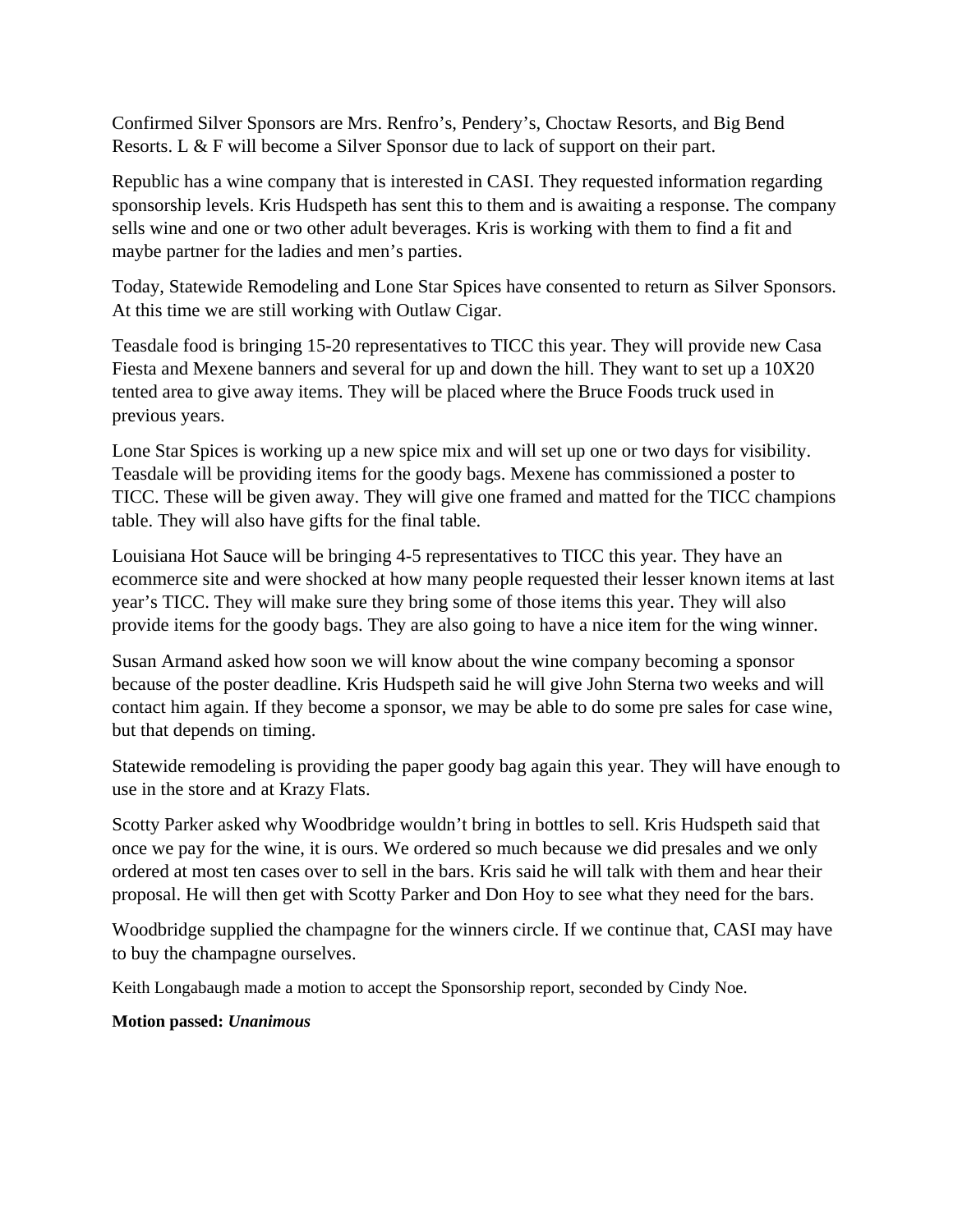### **Membership Report**

Keith Longabaugh presented the following as of July 15, 2017.

# Winter BOD

|           | 2015 | 2016 | 2017 |
|-----------|------|------|------|
| Annual    | 787  | 711  | 670  |
| Corporate | 21   | 20   | 20   |
| Life      | 525  | 549  | 632  |
|           |      |      |      |
| Total     | 1333 | 1280 | 1322 |

## Summer BOD

| Annual    | 768 | Expiration > $1/1/2017$                    |
|-----------|-----|--------------------------------------------|
| Corporate | 17  |                                            |
| Annual    | 664 | Expiration > $6/30/2017$                   |
| Corporate | 11  |                                            |
| Annual    | 122 | Expiration > $1/1/2017$ and < $6/30/2017$  |
| Corporate | 6   |                                            |
| Annual    | 471 | Expiration > $1/1/2017$ and < $12/31/2017$ |
| Corporate | 12  |                                            |
| Annual    | 349 | Expiration > $7/1/2017$ and < $12/31/2017$ |
| Corporate | 6   |                                            |
| Annual    | 763 | Expiration > $1/1/2017$ and < $12/31/2079$ |
| Corporate | 17  |                                            |
| Annual    | 641 | Expiration > $7/1/2017$ and < $12/31/2079$ |
| Corporate | 11  |                                            |

He said that with the CMS system, he was able to slice and dice more information which provides a clearer picture of where membership is. After reviewing these numbers we cannot see any trend other than membership is going down slightly. He will present the same report format at the GPM. He is currently doing 8-9 memberships every day. Part of the renewals is credentialing requirements and some are qualified cooks.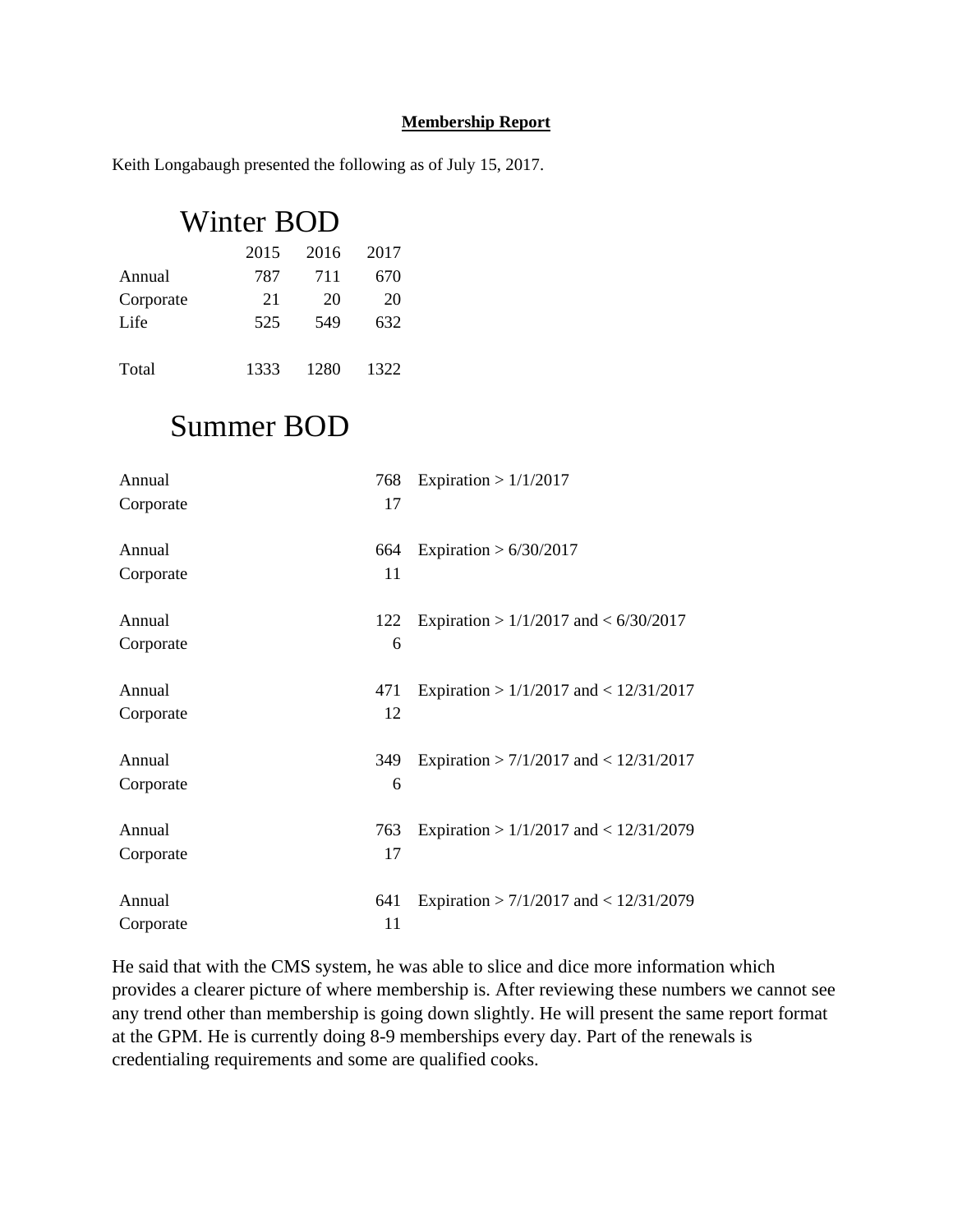If dues are due and the member is an officer, they have to pay twice to get them through September 30, 2018. Discussion of membership dates and payment postings ensued. If you pay ahead of time before your membership renews, your membership will be dated whatever your membership date is. If you are behind and pay, then your date is reset to the date you pay. Meaning the date payment is received is the renewal date of the membership.

Keith Longabaugh presented the deceased list. The list started with all that are not on the Memorial board. He said the Trails automatically stop when he puts them in an inactive state. This helps explain why the publication numbers have decreased. He said the CMS system is very critical and if you do not pay your dues, your Trails stop coming to you.

Randy Pittman discussed creating a committee to come up with new ideas to recruit new members. He discussed junior cookoffs, raffles and other ideas.

Kris Hudspeth asked him to chair this committee, with Keith Longabaugh as co-chair, and to recruit members for the committee that include some of the newer and younger members that have joined CASI in the last few years. He asked Randy to create a bridge and be ready to run with it in October 2017.

Keith Longabaugh presented the list of new members and what Pod gets the credit for the Pod membership contest.

Kris Hudspeth made a motion to accept the Membership report, seconded by Randy Pittman.

**Motion passed:** *Unanimous*

## **Trails Report**

Kris Hudspeth presented the following information from Pam Clark, editor *Terlingua Trails*.

Attached are the circulation numbers for 2017the Expenses v Revenue report.

Carol Knight and Pam work hard every month to get the paper out in a timely manner, and believe that each issue is at least a little better than the last one. They have been focusing on improving the appearance of the photos as they're printed, with good results. Carol is a fabulous assistant, and she is there for Pam every month, ready to take on any task. Pam says "Thanks so much, Carol!"

There have been some delivery issues, which arise from a combination of factors. First, the CMS is much more efficient than CIS at making sure the *Trails* doesn't go out to anyone who hasn't paid their dues. There have been equipment and press problems at *Kerrville Daily Times*, which have reportedly been solved. And last, we are at the mercy of the US Postal Service regarding how quickly the bulk mail is processed and shipped.

Pam has a good working relationship with the folks at *KDT*, and they have promptly addressed all of our problems.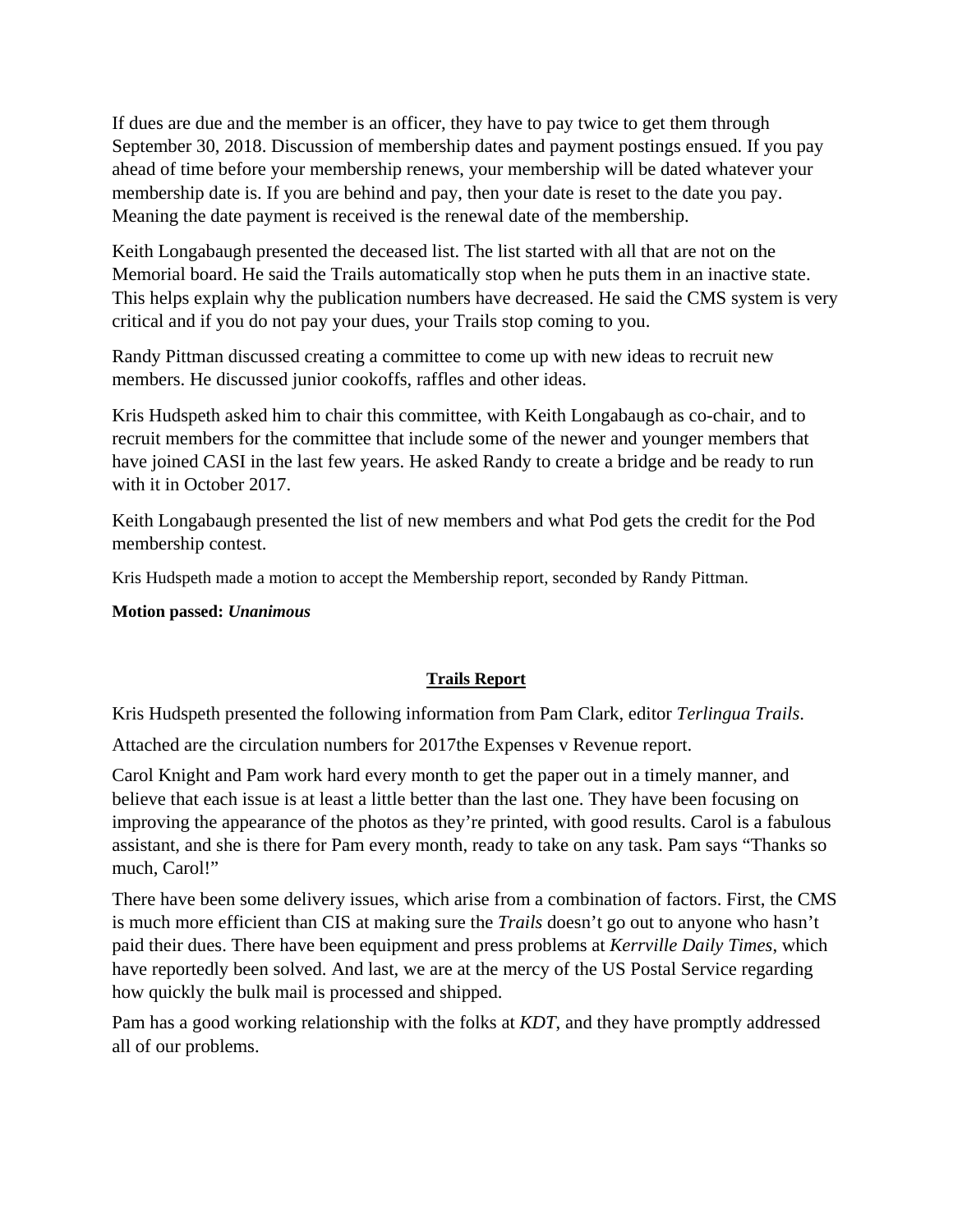|      |      |         |            | total  |              |
|------|------|---------|------------|--------|--------------|
|      |      |         | <u>box</u> |        |              |
|      | bulk | # boxes | total      | copies | <u>pages</u> |
| 2017 |      |         |            |        |              |
| Jan  | 1152 | 20      | 500        | 1652   | 32           |
| Feb  | 1063 | 20      | 500        | 1563   | 32           |
| Mar  | 1029 | 28      | 700        | 1729   | 36           |
| Apr  | 1046 | 25      | 625        | 1671   | 36           |
| May  | 1018 | 27      | 675        | 1693   | 36           |
| Jun  | 1039 | 22      | 550        | 1589   | 36           |
| Jul  | 1007 | 17      | 425        | 1432   | 32           |

|                                                | <b>Total</b> |             |               |               |  |  |
|------------------------------------------------|--------------|-------------|---------------|---------------|--|--|
|                                                |              |             |               |               |  |  |
|                                                | Jan – Jul    | 15, 2016    |               | $\frac{6}{9}$ |  |  |
|                                                | 15, 2017     | (PP)        | <b>Change</b> | <b>Change</b> |  |  |
| Revenue                                        |              |             |               |               |  |  |
| 330-000 Terlingua Trails                       |              |             |               |               |  |  |
| 330-400 Advertisements                         | 886.00       | 1,011.50    | $-125.50$     | $-12.41%$     |  |  |
| <b>Total 330-000 Terlingua Trails</b>          | \$86.00      | \$1,011.50  | $$ -125.50$   | $-12.41%$     |  |  |
| <b>Expenditures</b>                            |              |             |               |               |  |  |
| 410-000 Terlingua Trails Expenses              |              |             |               |               |  |  |
| 410-300 KDT - Printing Costs                   | 4,400.00     | 4,618.26    | $-218.26$     | $-4.73%$      |  |  |
| 410-305 KDT - Parcel Post                      | 1,595.08     | 2,553.38    | -958.30       | $-37.53\%$    |  |  |
| 410-310 KDT - Bulk Mail                        | 2,756.38     | 4,947.34    | $-2,190.96$   | $-44.29%$     |  |  |
| 410-335 Editor Postage Expense                 | 225.00       | 215.00      | 10.00         | $4.65\%$      |  |  |
| 410-955 Editor Miscellaneous Expense           | 90.00        | 0.00        | 90.00         |               |  |  |
| <b>Total 410-000 Terlingua Trails Expenses</b> | \$9,066.46   | \$12,333.98 | $$-3,267.52$  | $-26.49\%$    |  |  |

As you can see there is a decline in the number of Trails that are going out. Please ask your members to send in any articles, pictures or stories of interest. We have a set page count and column inches to fill for printing purposes and financially. We will need to remove the Woodbridge ad and will need to replace it with some content.

Cindy Noe made a motion to accept the Trails report, seconded by Randy Pittman.

### **Motion passed:** *Unanimous*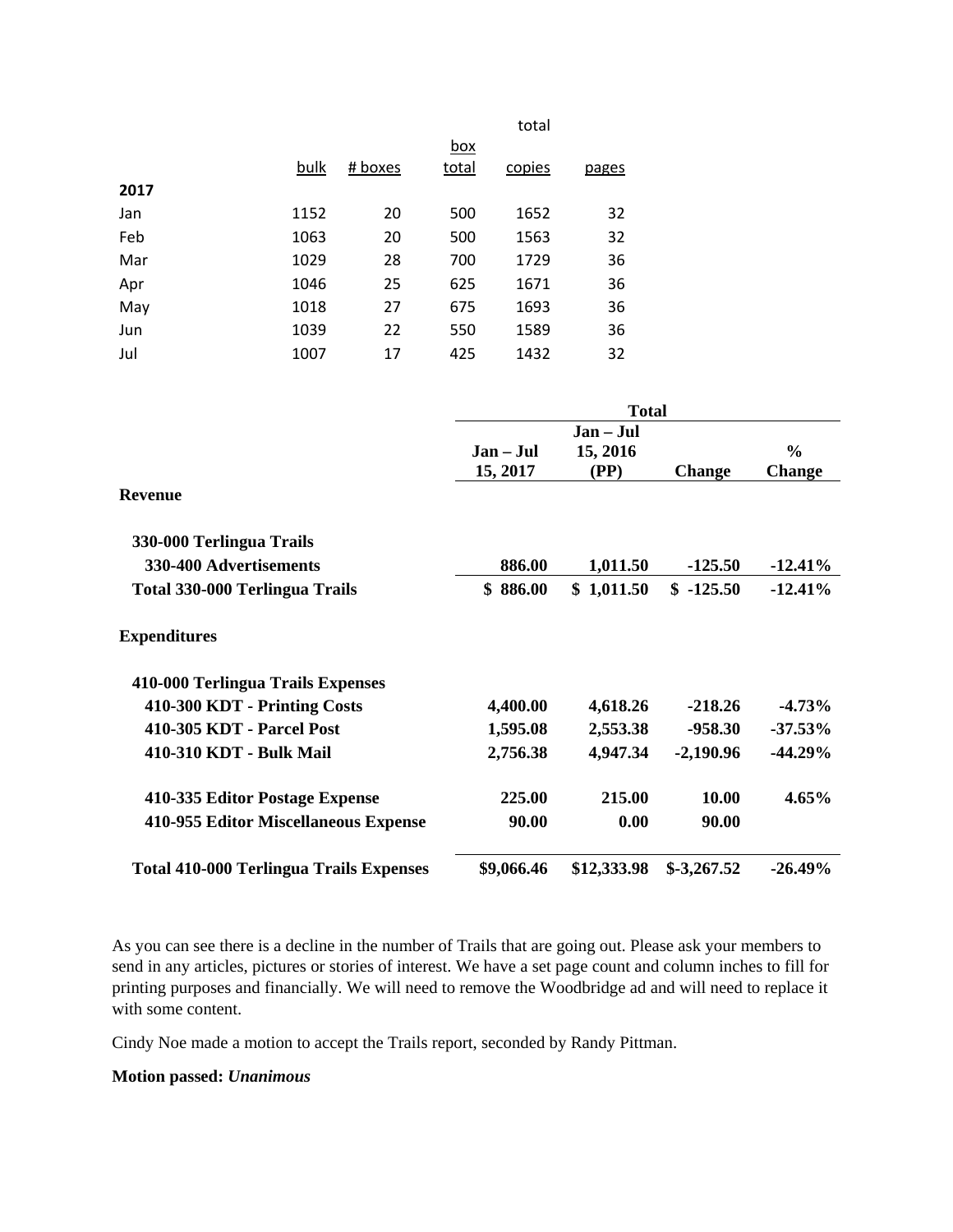## **Events Report**

Nancy Hewlett reports that since January 1, 2017 there have been 374 cookoffs input into CMS as of July 7, 2017. Thirteen of those were canceled and 5 had a date change. We also had 4 cookoffs unsanctioned. This leaves us with 356 cookoffs on the books for this year. We still have a few months so she expects this to increase.

To date, many people are creating their own events in our CMS system. There are still a few who either cannot or refuse to use the system. A few are located on very limited internet systems and cannot handle the data so Nancy is taking care of themherself.

Cup tickets need to be ordered soon. There are 10 boxes left. She just needs to know who is responsible for ordering these tickets and when we want to do it. Mary Ellen Gillen said that the last order was for 10,000 tickets in February 2015 for \$28.00 a box of 2,500 tickets. Mary Ellen will find out long it takes to get them once ordered.

Also, rule books will need to be updated and ordered. She currently has 25 books on hand. Since this is a rule change year, Keith Karaff suggested if we run out, that we inform those that want one to print it from casichili.net online for the time being.

Cindy Noe made a motion to accept the Events report, seconded by Susan Armand.

### **Motion passed:** *Unanimous*

## **Scholarship Report**

Keith Nash reported the following:

## **Donations:**

- $\bullet$  \$4,278 (01/01/2017 Current)
- \$3,483 from Donations
- \$795 donated from Texas Ladies State

### **2017 Academic Scholarships Awarded**

### **There were 72 applications total turned in and reviewed.**

• Zoe Brignon Red Oak, TX • Jaci Fulton Telephone, TX • Taylor Luttrell-Williams Big Bend High School, TX • Samuel Lutrull Rowlett, TX • Ashley Manning Shreveport, LA Kyle Valencia Seymour, IN • Damian Villanueva Big Bend High School, TX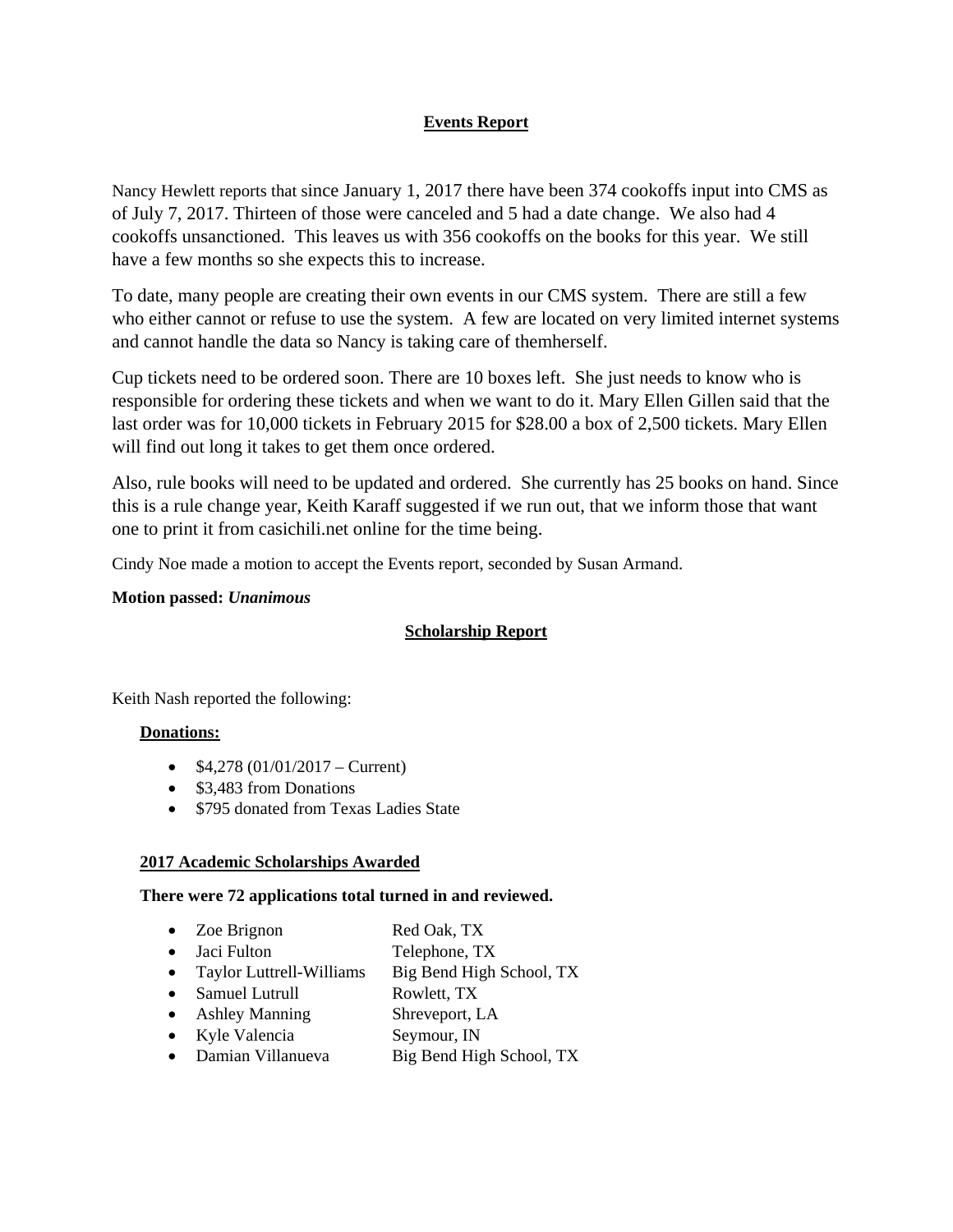### **2017 Technical Trade Scholarships Awarded**

• Colby Orton Marble Falls, TX

At this time there are no scholarship funds that to be unencumbered.

Kris Hudspeth made a motion to approve the Scholarship Report, seconded by Nancy Hewlett.

### **Motion passed:** *Unanimous*

### **Old 320 Report**

Bob Steinle, Alcalde, reported that the Old 320 members will hold the chili sales again this year to purchase another speaker. That phase will be complete and they will need another project. He suggested that if anyone had a need that was about \$300 to \$400, let him know and they would hold chili sales in the following year. He discussed two letters regarding the Old 320 process for passing a site down. The first letter says it could be passed one time to a member of your family. The second letter came out a year later that said the site could be passed down to a person of your choice. Currently there is one site that the owner wants to pass on to a pod. There is one that has passed it on to a trust. Both of those are taken out of commission. He asked for guidance from the board as to how to handle passing sites on.

Kris Hudspeth suggested that this issue be taken to the Old 320 members to make the decision on how to handle this in the future. Then they can make a recommendation to the board and the board can vote on it. Make sure they spell out the rules and not be an ambiguous thing.

Bob mentioned concern with people parking in the creek. Don Hoy said that this will be blocked off and safety fence will be in place to prevent parking.

Scotty Parker made a motion to approve the Old 320 report, seconded by Mary Ellen Gillen.

### **Motion passed:** *Unanimous*

## **Friends of CASI Report**

Susan Armand reported that she,Cindy Noe, Nancy Hewlett and Kris Hudspeth are handling FOC for 2017. As of 6/30/17 we have received \$15,250.00 in checks and cash for 24 memberships. As of July 15, 2017 we have received \$22,000. We have \$1,500 in pledges from 3 people. We have In Kind donations where a FOC membership is given in return for Nic Santangelo with CED Dallas, High Sierra Bar & Grill, Hill Country WiFi, Clayton Jones, David Manske, and Wendell Rankin.

Compared to last year this time, we think we have about \$4,000 in declinations. We are still waiting on some commitments and we are working on new members. July is FOC month and an ad is running in the Trails.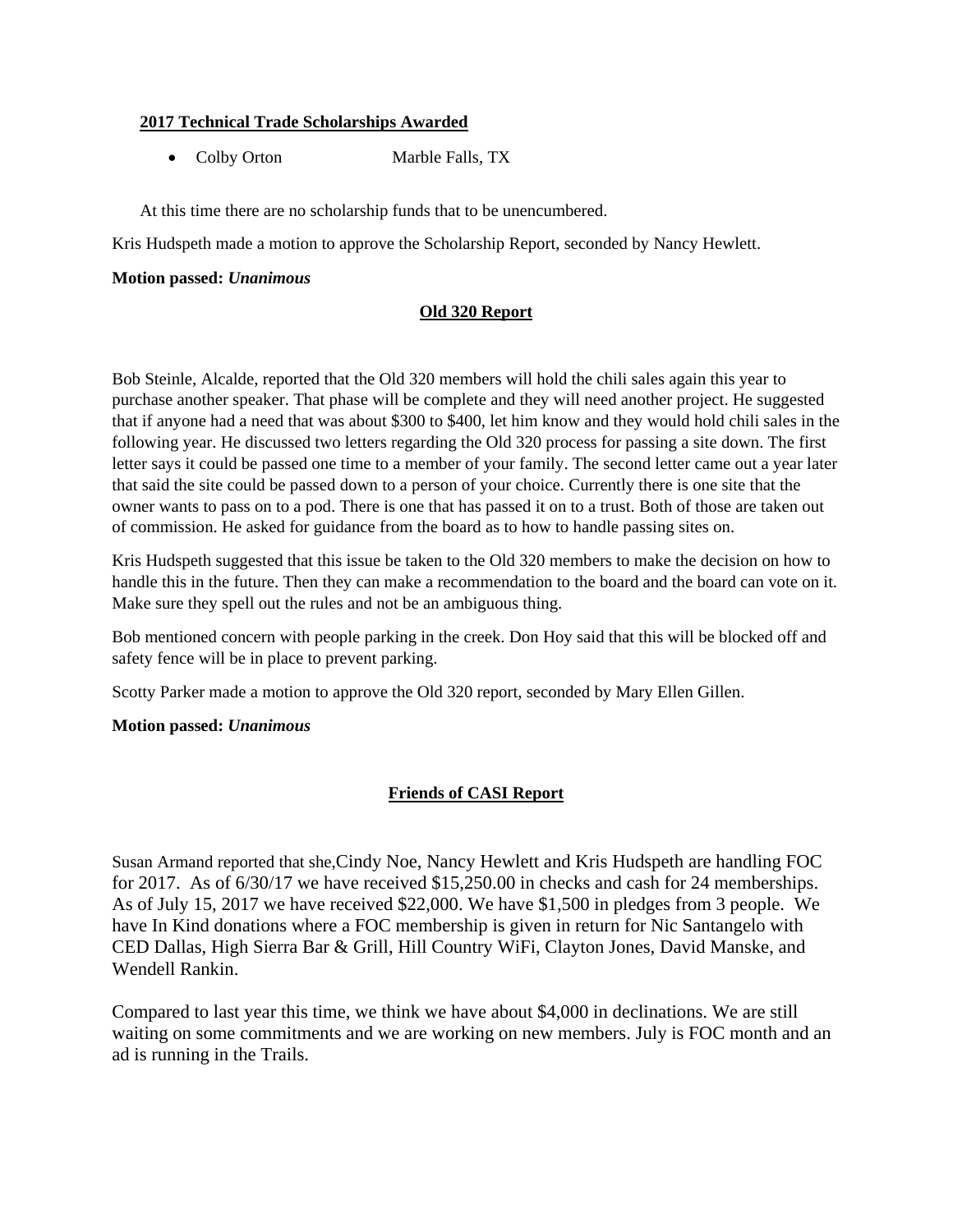Kris Hudspeth said that last year we had \$33,000 and that equates to three gold sponsors in cash money, no product. It is a big deal for our budget and TICC. For a \$500 commitment, which can be two people at \$250 each, they get a shirt, a wrist band and a sticker. They can also have a plaque is they choose to.

Kris Hudspeth thanked Nancy, Susan and Cindy for taking this program and running with it. Randy Pittman said that in the future it might help to have a trifold brochure to give to potential members. That is something that we might think about for the new chili year.

The motion to approve this report will be made at the end of all the reports that Susan Armand is presenting.

## **TICC Store Report**

Susan Armand gave the following report:

"The 2017 Budget is \$14,000. As of 6/15/17, our projected expense is going to be more around \$10,000, depending on the winning tshirt/hoodie design and the complexity.

I have the 2017 lapel pin, the 2017 charm that was designed by Sunny Fichtl, 2 different colored CASI window decals, and a new bumper sticker that I may be selling at the GP meeting.

Sticking with the unofficial "throwback" theme this year, we will also offer a mug that was suggested by Michael Watkins, from his extensive research from last year's poster. It is the 1973 poster logo that was used on the bibs CASI used to give the judges. This is a limited quantity item.

The motion to approve this report will be made at the end of all the reports that Susan Armand is presenting.

## **Online Store Report**

Susan Armand gave the following report.

As of 6/30/17, we have spent a total of \$3,386.28 from our \$7,000 2017 budget. The items selected this time were all from suggestions from CASI members.

In 2017, there have been a total of 60 orders, totaling \$2,220.21, averaging \$37.00 per order. There has been a turnover of the online store team with Brandy Reid taking over as the lead, learning as much as she can so I can ease out. She is a fast learner and is enjoying it very much, developing marketing plans and being very open and an excellent communicator.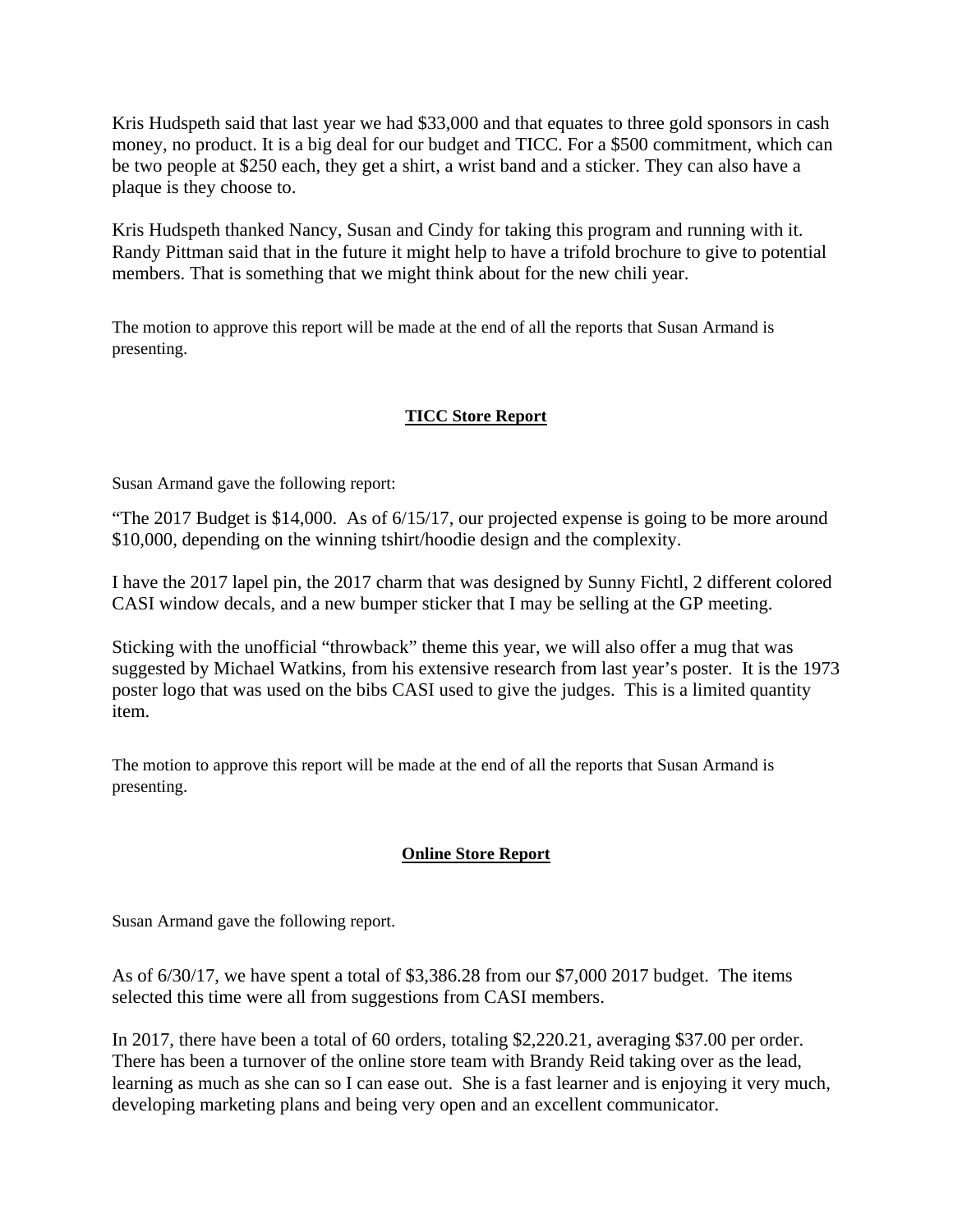Online Store Team as of 06/2017: Susan Armand, Director Brandy Reid, Team Leader Sonja Streich, Member Kris Stewart, Member Sandy Thomas, Member Sherrie Davis, Member Ted Fichtl, Advisor

The store team realizes that the online store is not, and should never been considered the best and most profitable method for CASI to make money. The online store is a way for people from all over the USA and beyond, to purchase CASI branded merchandise, and wants those who are unable to attend TICC to make CASI purchases and still show their support of CASI. As long as the store is not losing money, it needs to be an active part of the organization. It is exposure for CASI.

The motion to approve this report will be made at the end of all the reports that Susan Armand is presenting.

### **Governance Committee Report**

Susan Armand gave the following report:

Since the Governance Committee's new team started working, we have reviewed 6 issues/concerns/proposals and suggested changes to the Policy Book on all but 2.

1 – Definition of meetings due to an issue from the Sunday TICC closing meeting at TICC 2016

- 2 NSF checks
- 3 Visiting and camping at The Ranch outside of TICC
- 4 Official CASI logo usages
- 5 Rewrite of Policy Book, chapter IX regarding TICC
- 6 Director self-evaluation

Number 1 was to clarify and define CASI board meetings and what is official and what is unofficial. Number 6 was tabled at the Winter Board meeting, 2017.

Regarding a Director's Self Evaluation, the purpose and intent of this is multifaceted. First, and foremost, it is meant to help not only each director assess their jobs and how they feel they are doing, but to have a tool for new, inexperienced directors to express their feelings, and voice their questions about their adjustments as a director.

Secondly, it will aid the Executive Committee to know the strengths of each director and if their assessment of their assignments is what CASI expects and needs.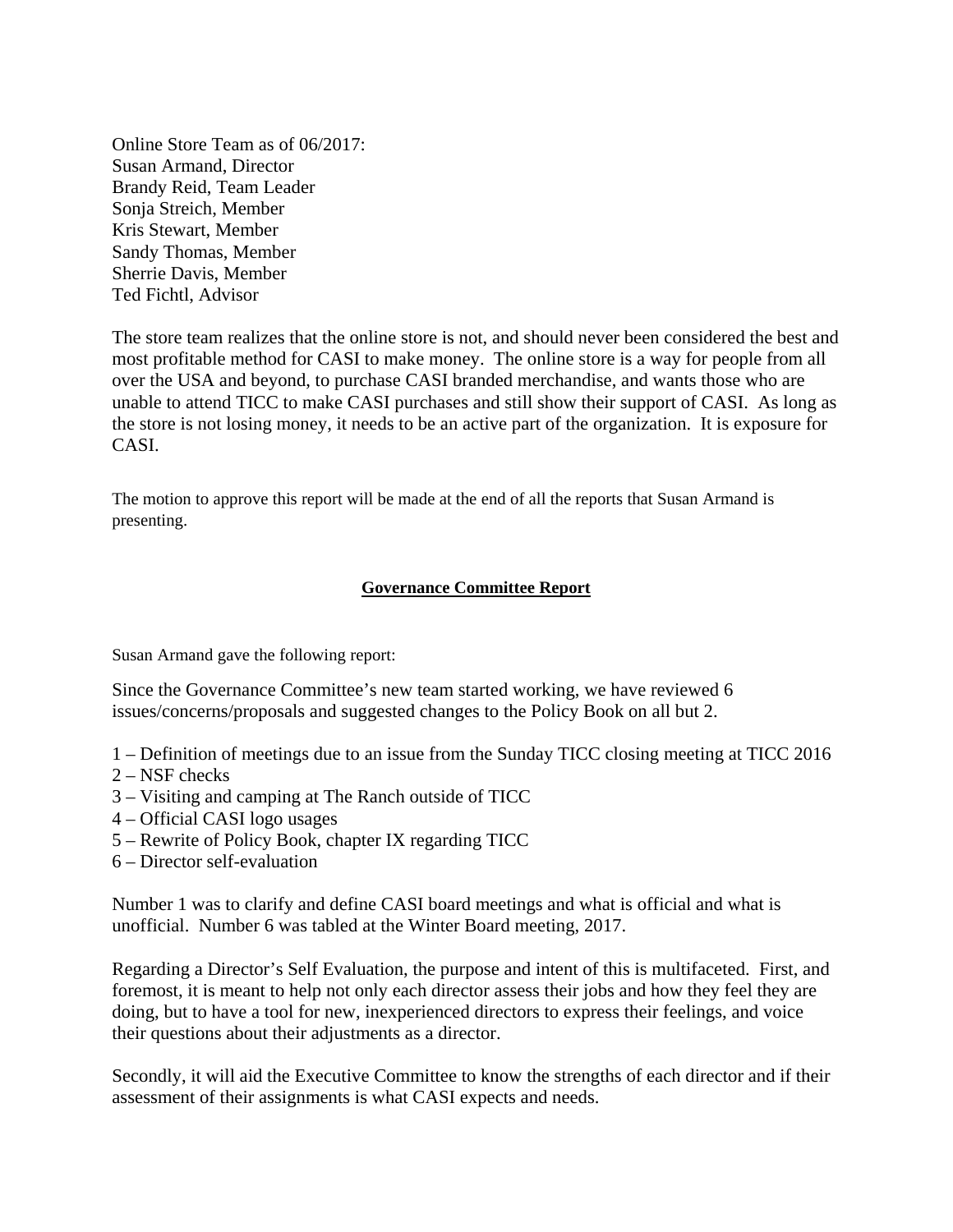This is a tool used from large corporations to small businesses to evaluate their employees' progress and goals, and is strongly encouraged that nonprofits adopt this practice. The Council of Nonprofits encourages this stating it demonstrates the progress towards the nonprofit's set goals, as well as it will show strengths and weaknesses. They suggest that at the very least, selfevaluations are done once a year, but think they need to be done bi-annually or even as often as each board meeting, depending on the board's harmony.

Numbers 2 through 5 have been voted on and changed/corrected as needed. The Policy Book has been updated with all changes and amendments.

There is a newer version of the Policy Book that has been distributed to the directors to review and compare with the current version. The newer, "Easy-To-Find" version, makes it much easier to pinpoint a policy you are looking for because the Table of Contents page is detailed making a search much easier. As of 6/30/17 there has been no discussion about the new version.

Governance Committee members:

Susan Armand, Chair Randy Pittman, Co-Chair Dick DeiTos, GP Ted Fichtl, Member at-large Dave Richardson, GP, Governance Committee Secretary Clyde Rogers, Member at-large Deanna Johnson, Member at-large Bill Pierson, Outside Advisor

The motion to approve this report will be made at the end of all the reports that Susan Armand is presenting.

## **Sign Up Genius**

Susan Armand gave the following report:

"As of 6/30/17, only 6 people have sent me their SignUp Genius information to input into the system. I've heard from Scotty and Keith L. about the main bar, Rick about the front gate, Mary Ellen about treasurer help, Bob Steinle about marking the 320, Nancy with veggie cutting, Friday events registration, Friday events monitors and runners, Renee Moore for judges registration, and Susan Armand about the Concession Store.

If you want your volunteers to receive a shirt, they must sign up using this method only. I will only be ordering 6-12 extra shirts for people waiting until the last minute to sign up. The volunteers see, and want, these TICC STAFF shirts, and I don't want to exclude anyone willing to volunteer, so PLEASE give me the details of your jobs so your volunteers can get their shirt."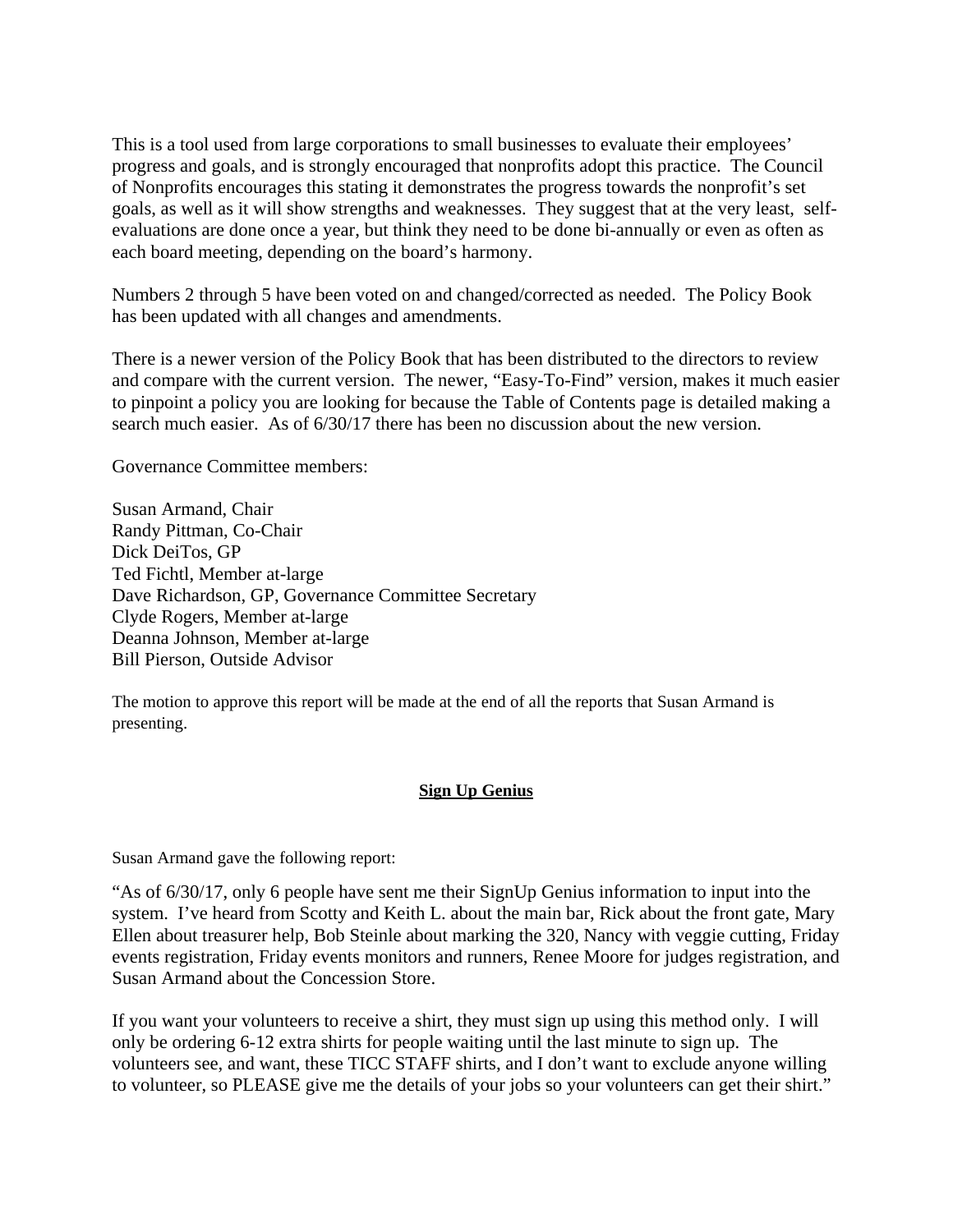Here is the updated page:

## http://www.signupgenius.com/go/30e0b4aaead2ea2f94-ticc1

Susan said that she will get an article in the Trails letting everyone know how they can sign up. She said she will only order a dozen extras just in case people sign up while she is traveling. The cutoff date to sign up is the Monday before the Saturday championship cookoff. She will investigate whether she can make the site inactive since we had issues last year with people signing up and she wasn't aware of it because of internet issues.

Ricky Powell made a motion to accept the Friends of CASI, TICC Store, Online Store, Governance Committee and Sign Up Genius reports, seconded by Cindy Noe.

### **Motion passed:** *Unanimous*

## **Cookin for CASI Report**

Keith Longabaugh reported the following information.

| Date |                       | Location                    | Event #                            |              | <b>Amount Raised</b> |          |
|------|-----------------------|-----------------------------|------------------------------------|--------------|----------------------|----------|
|      |                       | 11/1/2016 Terlingua, TX     |                                    | 1761 \$      |                      | 4,750.00 |
|      | 12/10/2016 Odessa, TX |                             | Cancelled due to inclement weather |              | \$                   |          |
|      |                       | 3/18/2017 Sierra Vista, AZ  |                                    | 1948 \$      |                      | 1,336.00 |
|      |                       | 6/10/2017 Homosassa, FL     |                                    | $1978 \;$ \$ |                      | 227.00   |
|      |                       | 6/18/2017 Hobbs, NM         |                                    | 2139S        |                      | 290.00   |
|      |                       | 7/29/2017 Durant, OK        |                                    | 2030         |                      |          |
|      |                       | 8/19/2017 Wichita Falls, TX |                                    | 2167         |                      |          |
|      |                       |                             |                                    |              |                      |          |
|      |                       |                             | Total                              |              | Ś                    | 6,603.00 |

He said the September Trails will be dedicated to Cookin for CASI. He said that a Cookin for CASI cookoff does not count toward a states cookoff count, so encourage others to have a cookoff. The money goes straight to the CASI general fund.

Kris Hudspeth made a motion to accept the Cookin for CASI report, seconded by Don Hoy.

### **Motion passed:** *Unanimous*

## **Great Pepper's Meeting Update**

Keith Karaff said he owed a huge debt of gratitude to the Rules Committee. The submitted rules were grouped per section of the rule book. Every section deals with a different aspect of what we do, then if passed they had to consider what would be in conflict with any existing rules that would affect the book.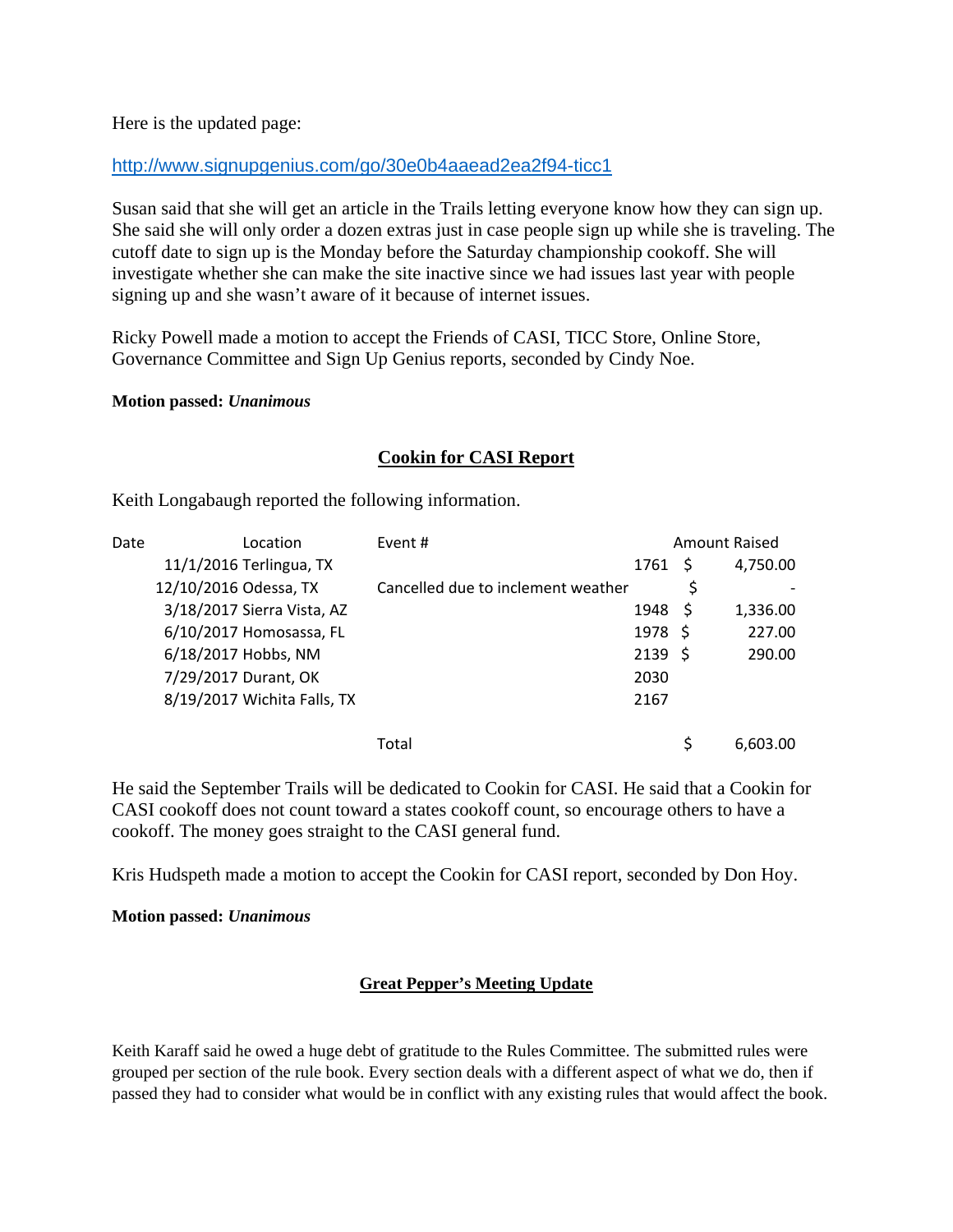They went through and looked at language and cleaned the submissions up without changing intent then sent to the GP for approval or rejection of the language used. Most GP's were fine with the language or syntax corrections. They were all completed and sent to the GP's. Because they are listed in sections, it will be much easier to add them to the new rule book.

Credentials are slowly coming in. The committee has about a 24 hour turn around and contacts Keith Karaff within 14 hours if there are any corrections needed. The only issue that is consistent is that dues are not paid. Dues must be paid through September 2018. Most of the issues are cleared up within 3 to 5 days. Keith said he will send out a list of those pods that have not submitted credentials and asked the directors to notify their pods that the credential report is due.

Kris Hudspeth gave an update on the Director's Challenge cookoff. They are working to hold it Friday night at the hotel. If not at the hotel, it will be 4-5 miles down the road. They have a slew of people willing to help provide stoves, propane etc. There is a Wal-mart nearby. They have not 100% finalized everything yet. The charity will be the Alzheimer's Association. The event was put in the Trails and can always be cancelled. They are very excited about hosting this cookoff.

### **Ranch Report**

Don Hoy said that he just returned from the ranch and it is in good shape. The rains don't typically come until August so it could be worse later. He is working on the sheriff and porta potty contracts. He received the bid and is working to lower it.

He said there are four electrical outlets just down the hill across from the city hall building. The bands will not be using them this year. He proposed that we raffle them off. There are two thirty amp and two fifty amp outlets that people can plug into. The money from that would be designated to help fund the wall repair all the way from concessions to behind the stage. The buildings are starting to rust out at the bottom when the rains come down the hill and flood the buildings. He said the raffle tickets could be sold for \$5 or \$10 each. The board consensus was to sell the raffle tickets for \$10.00 each.

Don told the board that Ken Rodd and Dave Richardson will head up the advertising, printing and sending out the tickets to pods. He suggested getting the pods to purchase \$200 worth to sell. If every pod could sell \$200 worth that could be \$10,000 to \$12,000 to help fund the wall repair. The drawing would be October  $10<sup>th</sup>$ . That would give plenty of time to notify the winners. If they want to give the site to someone else, they just need to contact Don Hoy and let him know who will be in the site. They can arrive as early as Thursday or Friday the previous week of TICC. The electricity is not turned on until Don arrives at the ranch.

An article will come out in both the August and September Trails. The cost of electricity runs .12 per kilowatt and would be a minimal expense of around \$500 to CASI. The first winner gets to pick their site, the second picks theirs and so on.

Scotty Parker asked about the porta potty company using electricity. That has always been an understanding and is reflected in the cost of the porta potties. Kris Hudspeth asked Don Hoy to see if they would provide one dump for each of the raffle site winners. If they do not do it for free, then there are four board members who will donate the cost of one dump.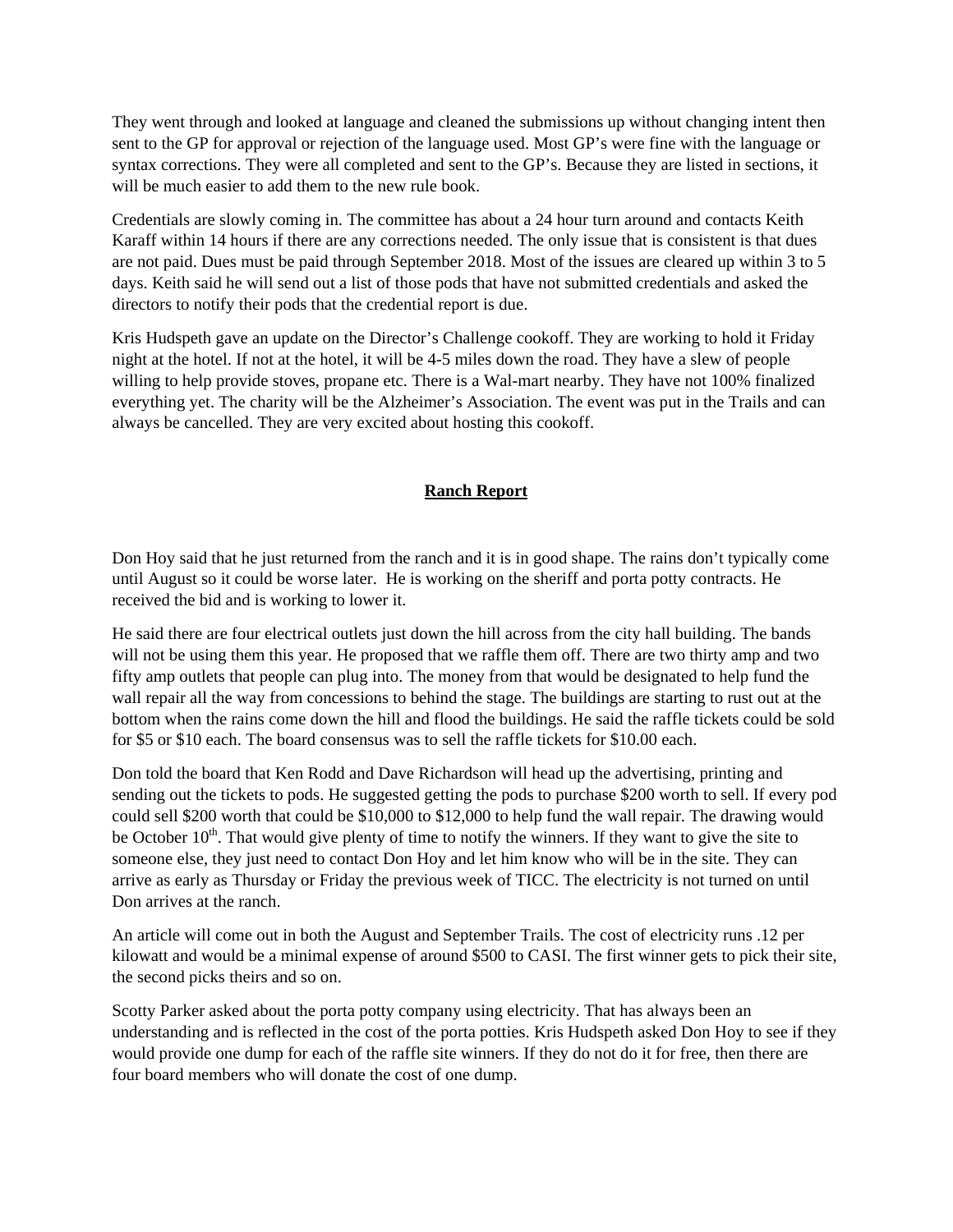Ricky Powell made a motion to raffle of the four spots with power at the front of the ranch, seconded by Kris Hudspeth. After discussion about the number of tickets to send to the pods and the cost of the tickets, Ricky Powell amended the motion to read: "to have a raffle of the four available electric spots for \$10.00 per ticket, the winners will receive electric for the week at TICC to include one free dump for the week. The raffle will be run by Ken Rodd and the money will be earmarked for wall repair behind the concessions". The amended motion was seconded by Kris Hudspeth.

### **Motion passed:** *Unanimous*

Don Hoy said that A.J. Hayes out of Alpine came and looked at a little over 200 feet behind the concessions to the stage building. He said he would take it back eight feet and down below the concrete and move it out from behind. It would take a 12 yard dump truck, a two yard loader, a jack hammer and two operators at a cost of \$350 per hour. The rock that they remove will be placed in the spots that are being raffled off. Mr. Hayes estimates it could be done in 70 hours. That's \$24,500 to \$25,000. This is something we need to do and it's not going to get cheaper if we wait.

Don said that with the money we get from the raffle this year and if we are able to do the raffle again next year, that would help in funding. But, we still have the option to make a loan from the Lifetime Membership fund and repay it with a ten year repayment period. He doesn't anticipate that it will take that long to pay it back. Mr. Hayes could start within two to three weeks of notification.

Kris Hudspeth said that HEB has the final packaging ready and the chili mix will hit the shelves September  $18<sup>th</sup>$ . He said we could make a motion to divert the royalties, or earmark half, to help pay for the wall. We could possibly pay the loan back before it is due that way. The other option is that we wait and see how much is raised from the raffle and see what our royalties would be. If we do that, we run the risk of the cost going up.

Nancy Hewlett suggested making a motion to have it done and take a loan from the Life Membership fund and then when the royalties come in we can make the decision to pay them toward the loan. As long as we have the plan in place to pay it off from the start, we can change how we pay that loan back.

Don Hoy said that we can use the rock where the electrical area is and in other areas on the ranch. It will benefit us and we won't need to give the county the material.

Don Hoy made a motion that we get Mr. Hayes to do the wall, we pay for it initially from the Life Membership funds with a five year pay off period, seconded by Susan Armand. Discussion brought up the questions of whether to add a dollar amount not to exceed or how many hours to get it done in. Susan Armand rescinded her second. Don Hoy said the he would be there to monitor the amount of hours they were there. He said he would get something in writing before we tell him he has the job.

Kris Hudspeth asked the board to table this until we get something in writing from Mr. Hayes. Don said he felt comfortable that it won't exceed \$25,000 especially with that much equipment. Don Hoy withdrew his original motion and made a motion to get Mr. Hayes to do the wall and pay for it from the Lifetime Membership funds with a five year pay back, not to exceed \$25,000, seconded by Susan Armand.

### **Motion passed:** *Unanimous*

Kris Hudspeth said that the HEB packaging has been approved and they are in the process of cutting the boxes. It is 2.8 oz based on a two pound recipe that HEB has created. Shape is more like a Sazon Goya box, not like a Jell-o box. It has the CASI logo on it in several places. It has been tested by Carol Knight and is reported to be an eating chili and would not win a competition. It has a quick thirty minute recipe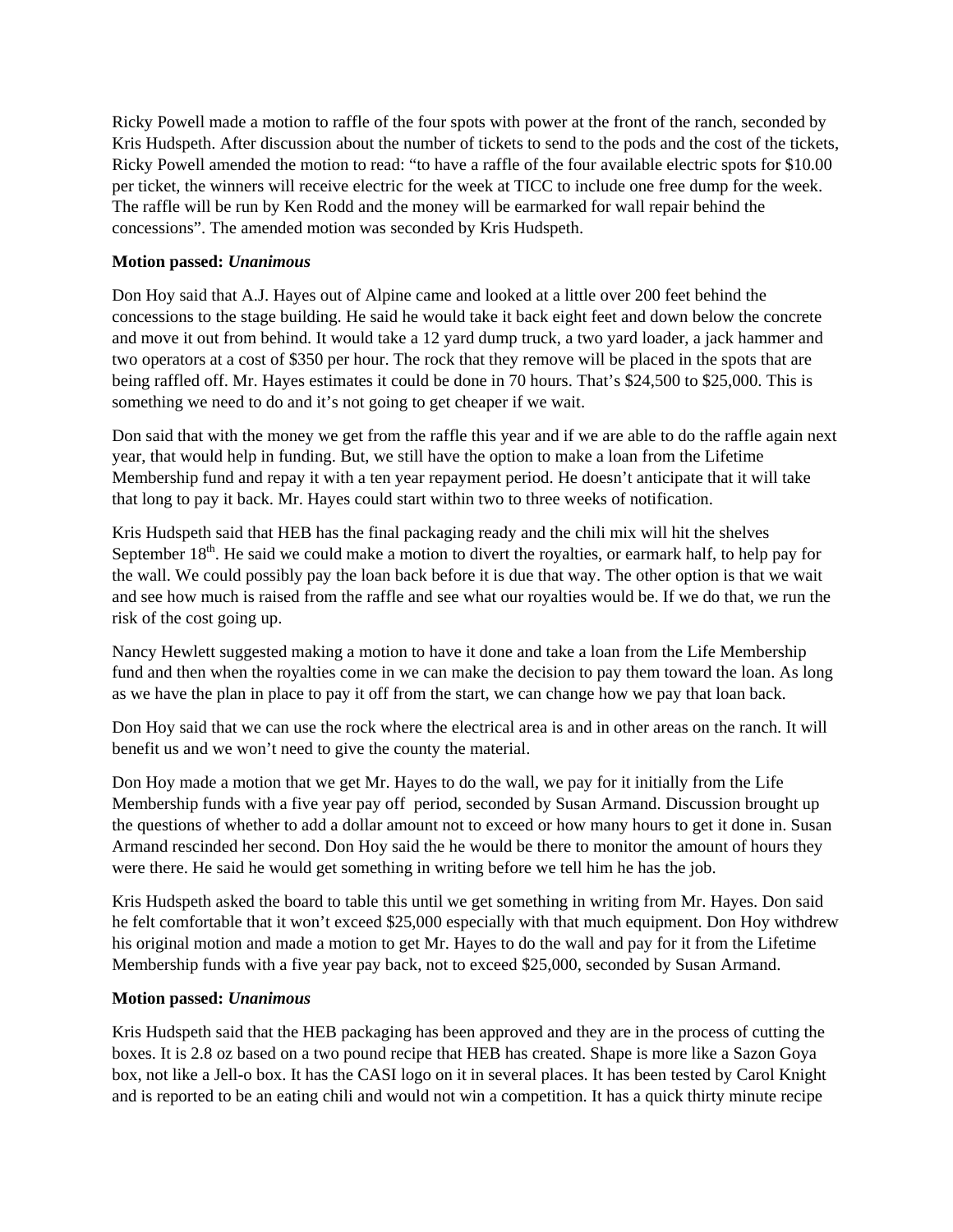or a two hour recipe on the box. Kris has not heard a final price point but thinks it will be in the \$2 to \$4 range like a Wick Fowler mix.

Keith Karaff suggested that since we are not doing a dessert contest and the release of the product is coming in September that we arrange to take several cases to TICC and have an "Anything But Chili" contest. For this contest you can make anything as long as you use the HEB chili mix product. You could turn in something like a dip, tacos, sprinkle it on popcorn, rub the mix on chicken, anything but a bowl of chili. You would need to submit your recipe and how you used the mix. The entry could be 50/50 to scholarship or to repay the ranch loan. The thinking behind this idea is that since it is new we can take these recipes and put them on the website with a picture of our mix, but we can also help market the mix with the recipes.

If we do this contest, it would be on Wednesday afternoon. Keith has spoken to and has a group that will run the contest and registration. All we need to do is get them the mix. Kris Hudspeth said we need to find out if CASI is getting any cases and if not are we willing to purchase a couple of cases for the contest. HEB plans a strong ad support with the roll out of the mix. This contest would show HEB that we are committed to its success. This contest would be held in the Si Brown pavilion in the Flats and possibly have a happy hour with it. The cost and turn in time will be discussed at a later date.

Nancy Hewlett made a motion to purchase two cases of our mix, hold a special cookoff on Wednesday that the VASA pod will oversee, seconded by Randy Pittman.

Randy Pittman withdrew his second. Nancy Hewlett amended her motion to add " that 50% payback goes to the winner", seconded by Randy Pittman. Discussion of case quantity resulted in Randy Pittman rescinding his second and Nancy Hewlett withdrawing the motion.

The discussion is tabled until the case quantity is known.

Randy Pittman made a motion to approve the Desert Burger Bash to be held on Thursday at TICC, seconded by Susan Armand.

### **Motion passed:** *Unanimous*

Nancy Hewlett made a motion to purchase a chest freezer out of the Krazy Flats donor funds, not to exceed \$600.00, seconded by Susan Armand.

### **Motion passed:** *Unanimous*

### **New Business**

Kris Hudspeth said that he has been approached about presale gate passes for TICC. He suggested putting them in the online store. Susan Armand suggested using Square because we would get a free online store. We currently pay 2% to Square. Kris Hudspeth asked if it gave us the ability to print a report of who the tickets are for. Susan will look into it and report back.

Randy Pittman mentioned giving a discount where we offer a certain percent off. Kris Hudspeth said that we could think about it say if a ticket is purchased by this date, then this percent off, then a lesser amount if purchased at a date closer to TICC.